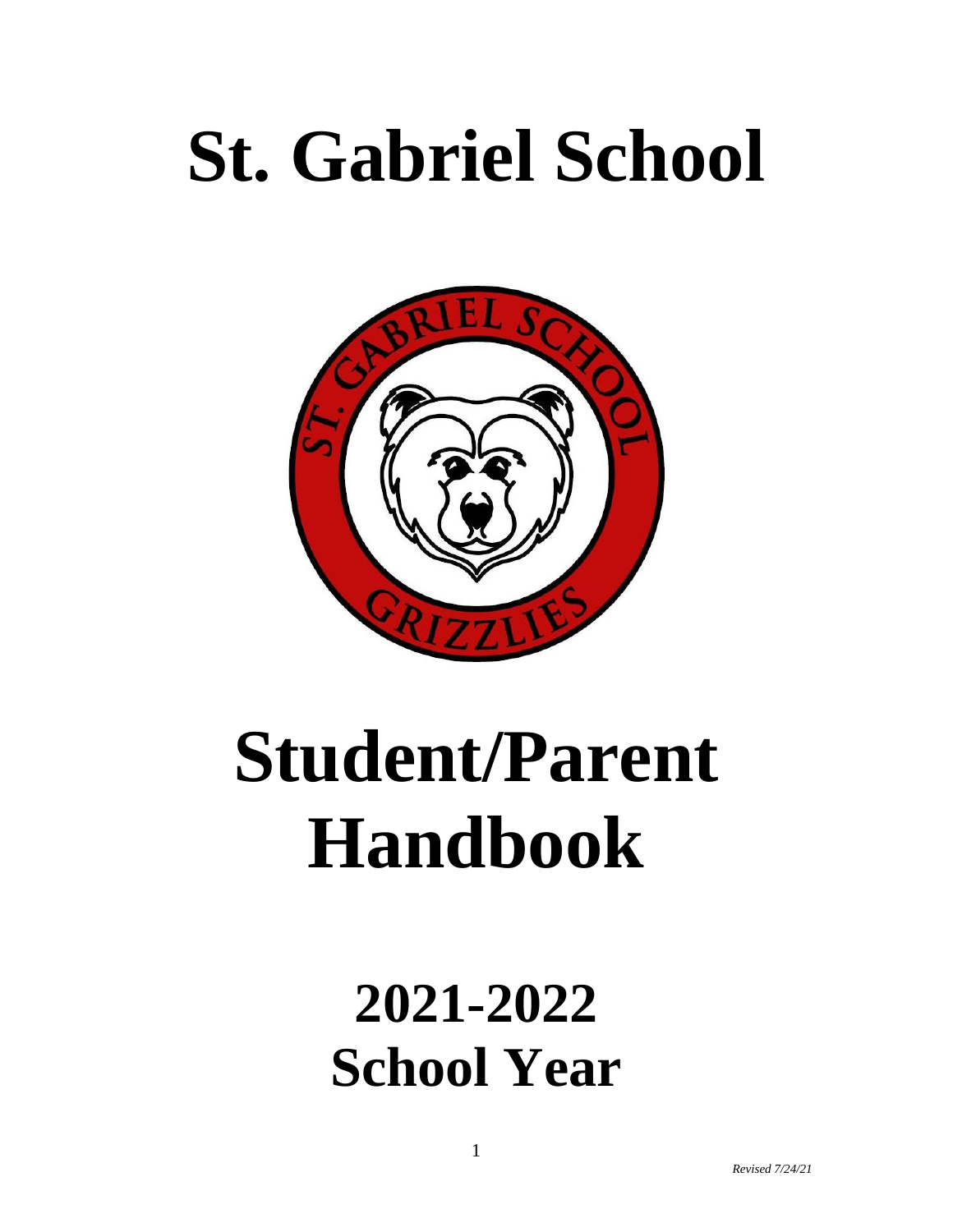#### **St. Gabriel School 9935 Johnnycake Ridge Rd. Concord Township, OH 44060**

**Telephone: 440-352-6169 Fax: 440-639-0143 Website Address: [www.st-gabrielschool.org](http://www.st-gabrielschool.org/)**

# **Administration Fr. Fred Pausche, Pastor Robert Kumazec, Principal Leah Myers, Assistant Principal**

The Student-Parent Handbook is designed to familiarize students and parents with the mission of St. Gabriel School and to assist establishing expectations for our families for the upcoming school year.

St. Gabriel School admits qualified students of any race, color, national and ethnic origin to all the rights privileges, programs and activities generally accorded to or made available to students of the school. It does not unlawfully discriminate on the basis of race, color, national and ethnic origin in administration of its educational policies, admissions policies, scholarship and loan programs, and other school administered programs.

The annual registration of a student is considered an agreement on the part of students and parents to comply with the Catholic philosophy of education and all of the policies, procedures and regulations of the school outlined in the Student-Parent Handbook.

During the year, the policies, procedures and regulations may be revised, added to or deleted by the administration with appropriate notice.

# **SCHOOL OFFICE HOURS**

| August $2^{nd}$ , 2021 to August 16 <sup>th</sup> , 2021    | Monday to Friday | 8:00 am to 12:00 pm          |
|-------------------------------------------------------------|------------------|------------------------------|
| August 17 <sup>th</sup> , 2020 to June $2nd$ , 2022         | Monday to Friday | 7:20 am to $3:30 \text{ pm}$ |
| June $3^{\text{rd}}$ , 2022 to July 1st, 2022               | Monday to Friday | 8:00 am to 12:00 pm          |
| July 4 <sup>th</sup> , 2022 to July 29 <sup>th</sup> , 2022 | Monday to Friday | <b>School Office Closed</b>  |

*If you need to reach school staff in July or outside of office hours, please use email. Any paperwork or other items can be dropped off at the Parish Office.*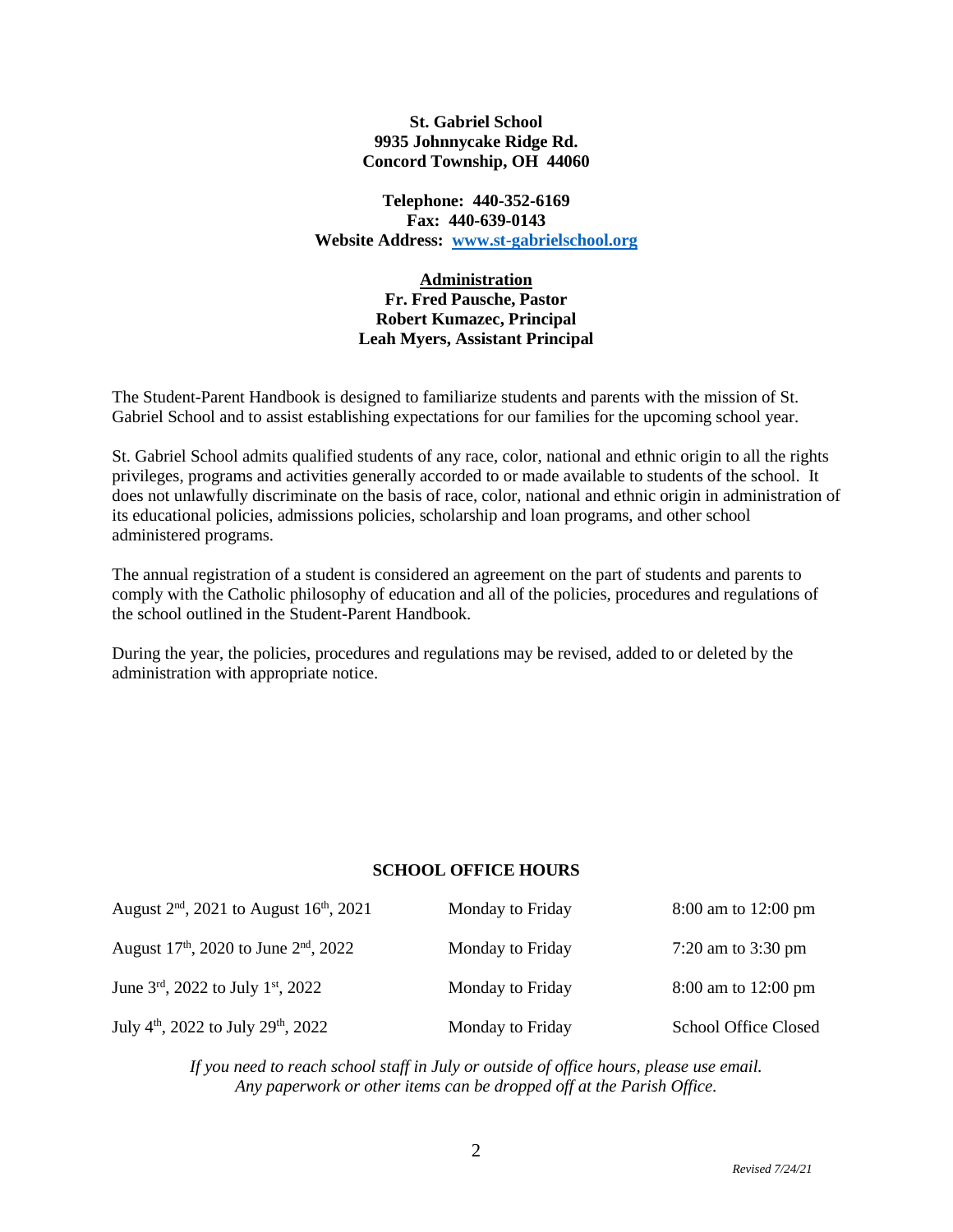# **Table of Contents**

| <b>TITLE PAGE</b>        |                                   |                |
|--------------------------|-----------------------------------|----------------|
|                          |                                   | 2              |
|                          |                                   | 2              |
|                          |                                   | 2              |
|                          |                                   | $\overline{2}$ |
|                          |                                   | $\mathbf{2}$   |
|                          |                                   |                |
| <b>INTRODUCTION</b>      |                                   |                |
|                          |                                   | 6              |
|                          |                                   | 6              |
|                          |                                   | 6              |
|                          |                                   | 6              |
|                          |                                   | 6              |
|                          |                                   | 7              |
|                          |                                   | 7              |
|                          |                                   | 7              |
|                          |                                   |                |
| <b>ACADEMIC POLICIES</b> |                                   |                |
|                          |                                   | 8              |
|                          |                                   | 8              |
|                          |                                   | 8              |
|                          |                                   | 8              |
|                          |                                   | 9              |
|                          |                                   | 9              |
|                          |                                   | 9              |
|                          |                                   |                |
|                          | <b>CURRICULUM AND INSTRUCTION</b> |                |
|                          |                                   | 10             |
|                          |                                   | 10             |
|                          |                                   | 10             |
|                          |                                   | 10             |
|                          |                                   | 10             |
|                          |                                   | 11             |
|                          |                                   | 11             |
|                          |                                   |                |
|                          |                                   | 11             |
|                          |                                   | 11             |
|                          |                                   | 12             |
|                          |                                   |                |
| <b>ATTENDANCE</b>        |                                   |                |
|                          |                                   | 12             |
|                          |                                   | 12             |
|                          |                                   | 12             |
|                          |                                   | 13             |
|                          |                                   | 13             |
|                          |                                   | 13             |
|                          |                                   | 13             |
| <b>ADMISSIONS</b>        |                                   |                |
|                          |                                   | 13             |
|                          |                                   | 14             |
|                          |                                   |                |
| <b>COMMUNICATIONS</b>    |                                   |                |
|                          |                                   | 14             |
|                          |                                   | 14             |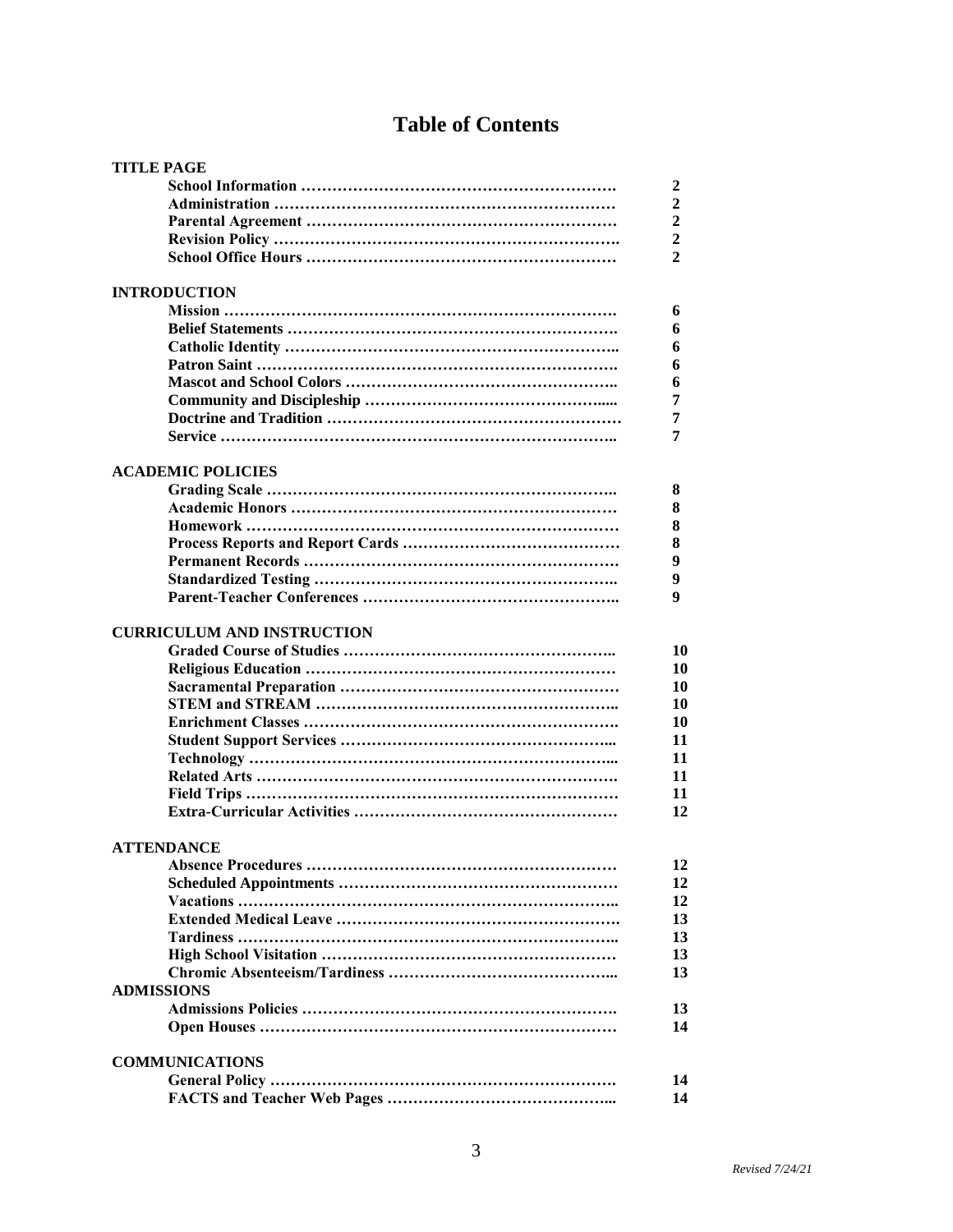|                   |                                                           | 14 |
|-------------------|-----------------------------------------------------------|----|
|                   |                                                           | 15 |
|                   |                                                           | 15 |
|                   |                                                           | 15 |
|                   | <b>SCHOOL DISCIPLINE</b>                                  |    |
|                   |                                                           | 16 |
|                   |                                                           | 16 |
|                   |                                                           | 17 |
|                   |                                                           | 17 |
|                   |                                                           | 17 |
|                   |                                                           | 17 |
|                   |                                                           | 18 |
|                   |                                                           | 18 |
|                   |                                                           | 19 |
|                   |                                                           | 19 |
|                   |                                                           | 19 |
|                   |                                                           | 20 |
|                   |                                                           | 20 |
|                   |                                                           | 20 |
|                   |                                                           |    |
| <b>DRESS CODE</b> |                                                           |    |
|                   |                                                           | 21 |
|                   |                                                           | 21 |
|                   |                                                           | 21 |
|                   |                                                           | 22 |
|                   |                                                           | 23 |
|                   |                                                           | 24 |
|                   |                                                           | 24 |
|                   |                                                           | 25 |
|                   | <b>GENERAL SCHOOL POLICIES</b>                            |    |
|                   | Internet Acceptable Use Policy and Google Accounts        | 26 |
|                   |                                                           | 26 |
|                   |                                                           | 26 |
|                   |                                                           | 27 |
|                   |                                                           | 27 |
|                   |                                                           | 27 |
|                   |                                                           | 27 |
|                   |                                                           | 28 |
|                   |                                                           | 28 |
|                   |                                                           | 28 |
|                   |                                                           | 29 |
|                   |                                                           | 29 |
|                   |                                                           | 29 |
|                   |                                                           | 30 |
|                   | <b>SAFETY AND SECURITY</b>                                |    |
|                   |                                                           | 30 |
|                   |                                                           | 30 |
|                   |                                                           | 30 |
|                   |                                                           | 30 |
|                   | <b>Emergency Procedure for Perry Nuclear Power Plant </b> | 31 |
|                   |                                                           | 31 |
|                   |                                                           | 31 |
|                   |                                                           | 31 |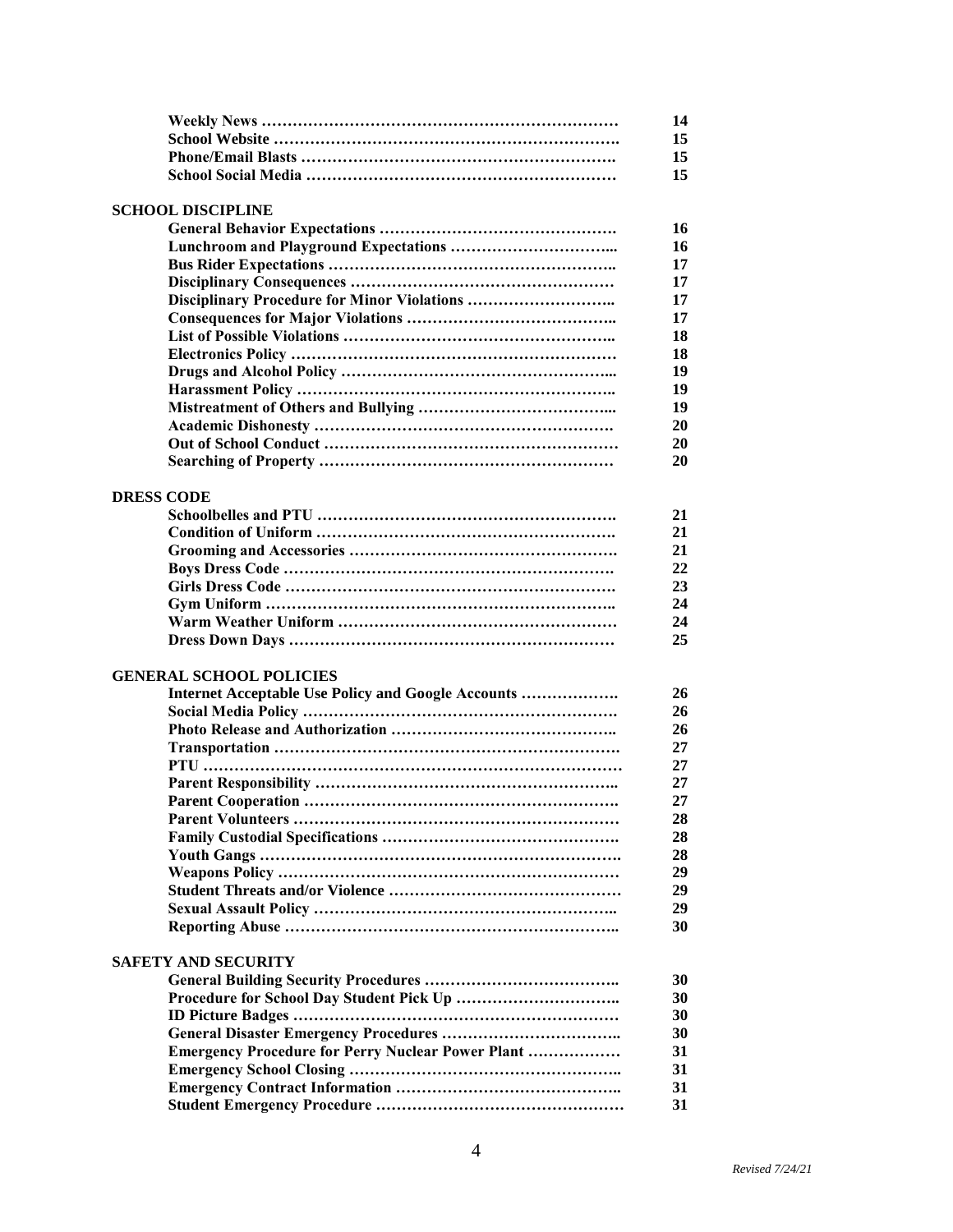# **HEALTH AND WELLNESS**

|                                           | 32 |
|-------------------------------------------|----|
|                                           | 32 |
|                                           | 33 |
|                                           | 33 |
|                                           | 34 |
|                                           | 34 |
| <b>SCHOOL DAY SCHEDULE</b>                |    |
|                                           | 35 |
|                                           | 35 |
|                                           | 36 |
|                                           | 36 |
|                                           | 36 |
|                                           | 37 |
|                                           | 37 |
| <b>FINANCIAL INFORMATION AND SERVICES</b> |    |

#### **Tuition Policies …………………………………………………………... 38 School Supplies ………………………………………………………….. 38 Grizzly Cub Care ……………………………………………………....... 38 Scholarships …………………………………………………………….... 38**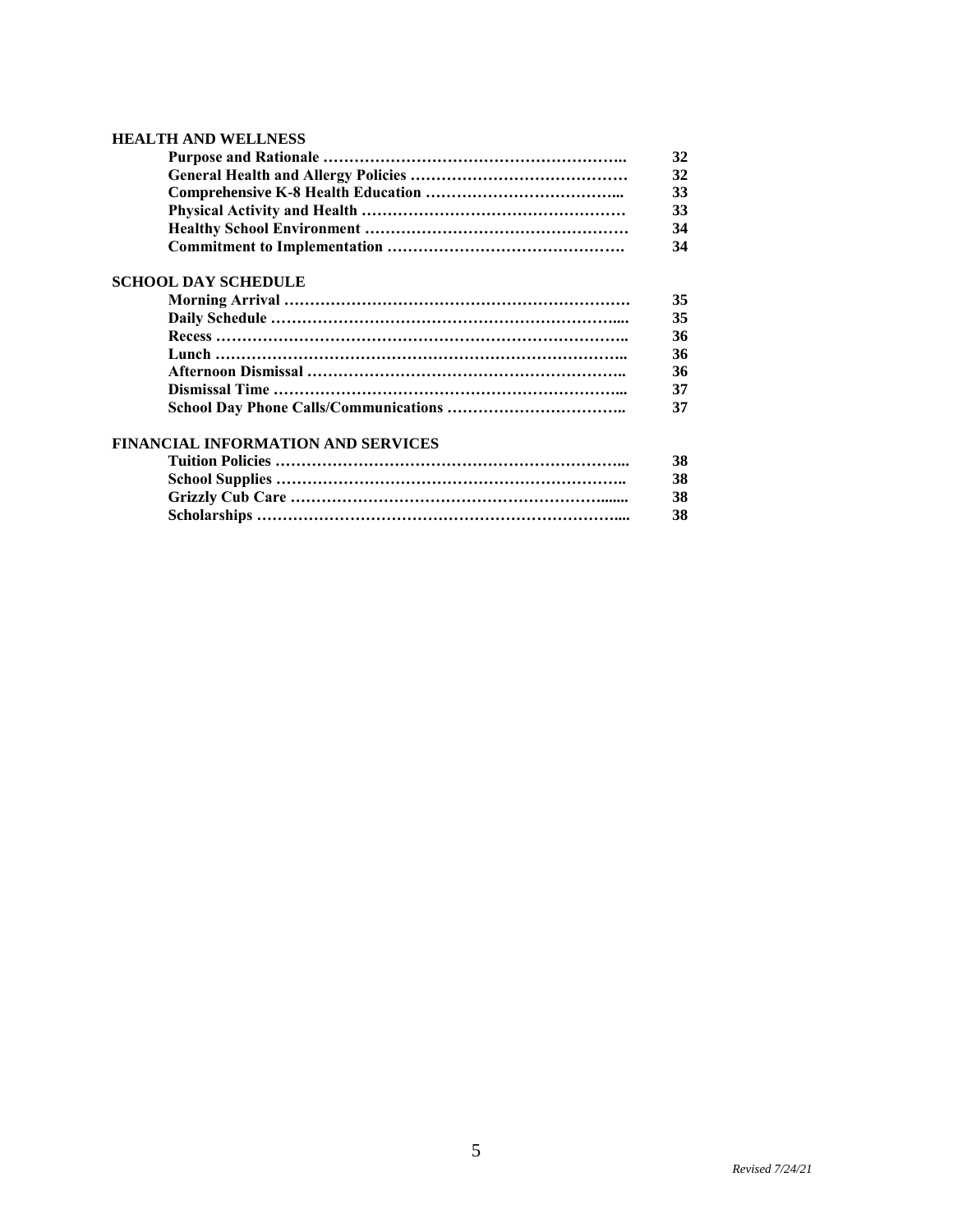# **INTRODUCTION**

# **Mission**

Being Christ… Every Day, Everywhere through Teaching, Learning, Leading, and Serving

# **Belief Statements**

- 1. We believe that each child is unique and we celebrate his/her differences.
- 2. We believe in every child reaching his/her fullest potential.
- 3. We believe that learning is a life-long process and strive to instill a love of learning.
- 4. We believe that faith is an integral part of our learning.
- 5. We believe in developing God given talents for use in service to others.
- 6. We believe in leading by example.
- 7. We believe that learning is a team effort between the home, the child and the school.
- 8. We believe in a strong and challenging academic curriculum.
- 9. We believe that each of us deserves to be treated with respect and dignity.
- 10. We believe in fostering and directing the students to apply their knowledge in everyday experiences.

# **Catholic Identity**

Catholic identity is interwoven throughout the curriculum and daily activities of our school – through religious instruction, liturgies, daily prayer, sacraments, traditions and service projects. Mass is celebrated weekly, prayers said daily, and Catholic traditions celebrated according to the liturgical season.

Our students celebrate weekly Mass together and take part in a myriad of service projects designed to help them learn the value of stewardship of time, talent and treasure. The dedication of St. Gabriel parish priests ensures a strong religious presence in our school. They celebrate liturgies, assist in teaching religion classes and attend school activities.

# **Patron Saint**

St. Gabriel is our patron saint. He is one of the three archangels, and he serves as a messenger for God to certain important figures in the Bible. St. Gabriel is mentioned in both the Old and the New Testaments. He appears to the prophet Daniel to explain his visions. He also appears to John the Baptist's father Zacharias, as well as Mary to announce her pregnancy. St. Gabriel is often depicted as being clothed in blue or white, and he is seen carrying a lily, a trumpet, a shining lantern, a branch from Paradise, a scroll or a scepter. Gabriel is recognized as the patron saint of messengers, telecommunication workers, and postal workers. His feast day is celebrated on September 29, along with St. Michael and St. Raphael. *Source: [https://www.catholic.org/saints/saint.php?saint\\_id=279](https://www.catholic.org/saints/saint.php?saint_id=279)*

# **Mascot and School Colors**



Grizzlies Red and Black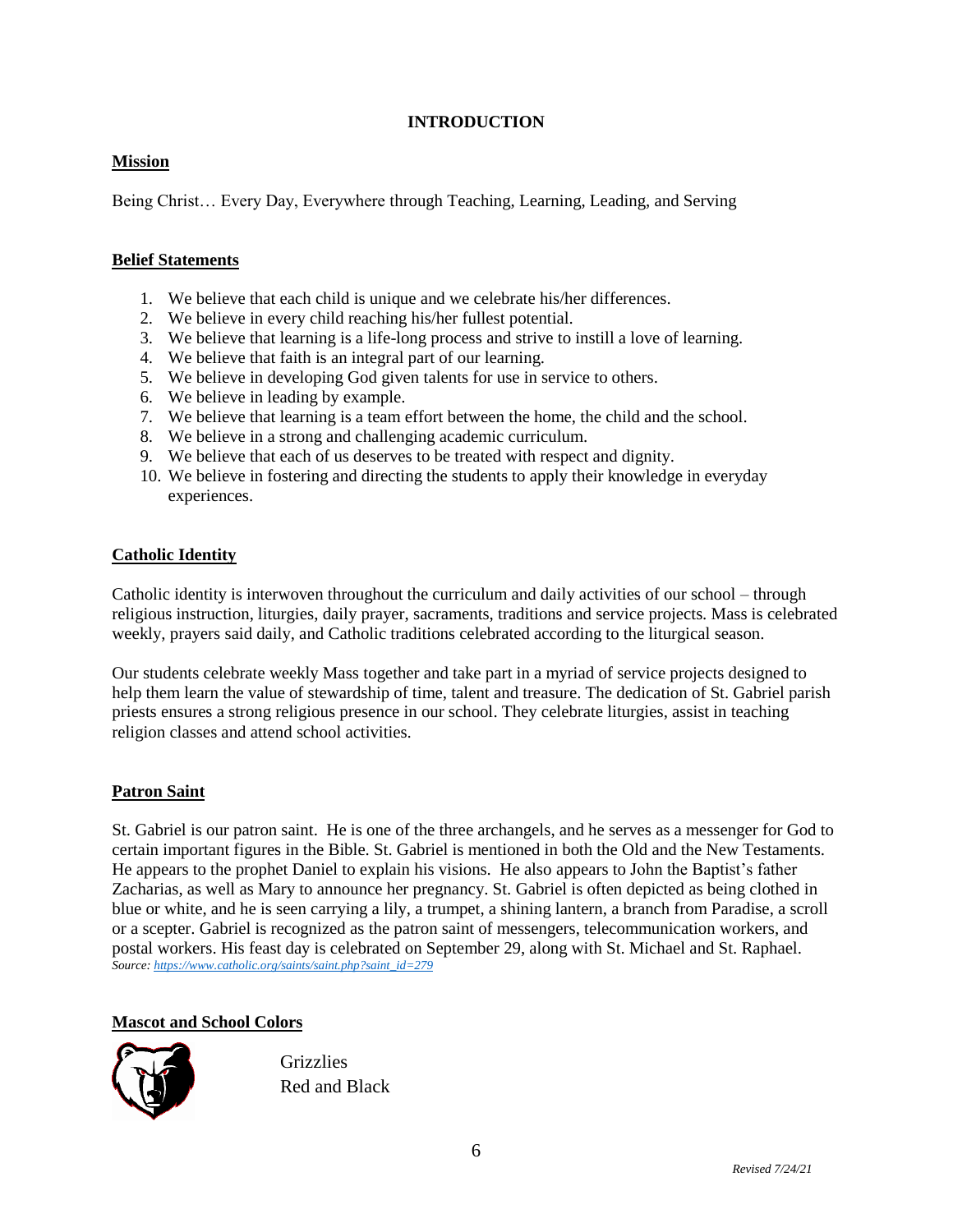# **Community and Discipleship**

"Within an academic setting committed to excellence, the Catholic school exists to impart the message of the Gospel, to build a believing community, to bring the people of God together in worship, and to express the Gospel values of Jesus through service to others. The Catholic school finds its true justification in the mission of the Church. The school must be a means for the local church to evangelize, educate and contribute to the formation of a healthy and morally sound lifestyle among its members. Discipleship of Jesus Christ is integral to the school's Catholic culture and mission." *- Ohio Catholic School Accrediting Association (OCSAA)*

# **Doctrine and Tradition**

Catholic liturgy, sacraments, commandments, traditions, and prayer are taught as an integral part of the school's curriculum to students of all faiths. The liturgy is celebrated weekly, prayers said daily, and Catholic traditions celebrated according to the liturgical season. It is the work of the entire Catholic community of St. Gabriel to celebrate sacraments and faith formation within the context of parish life.

The curriculum for Religion is consistent with the teaching of the Roman Catholic Church and Catechism, and will conform to the guidelines of the Religion Curriculum Guide of the Catholic Diocese of Cleveland. All supplemental material used in the curriculum must conform to Catholic moral teaching and doctrine.

# **Service**

A distinguishing feature of St. Gabriel School is that it provides numerous and various opportunities for students to participate in school, parish, and community outreach and service. Students learn the serving attitude of **Being Christ, Every day, Everywhere through Teaching, Learning, Leading, and Serving** in activities and projects. Each Friday during 9<sup>th</sup> Period students will join in a school wide service project or participate in one of the following programs:

- Student Council
- Eighth Grade/First Grade Buddies
- Seventh Grade/Kindergarten Buddies
- Thanksgiving Food Bank Drive
- Christmas Adopt-A-Family Project
- New Student Welcome Program
- Junior High Service Hours Program
- Junior High Altercare Nursing Home Program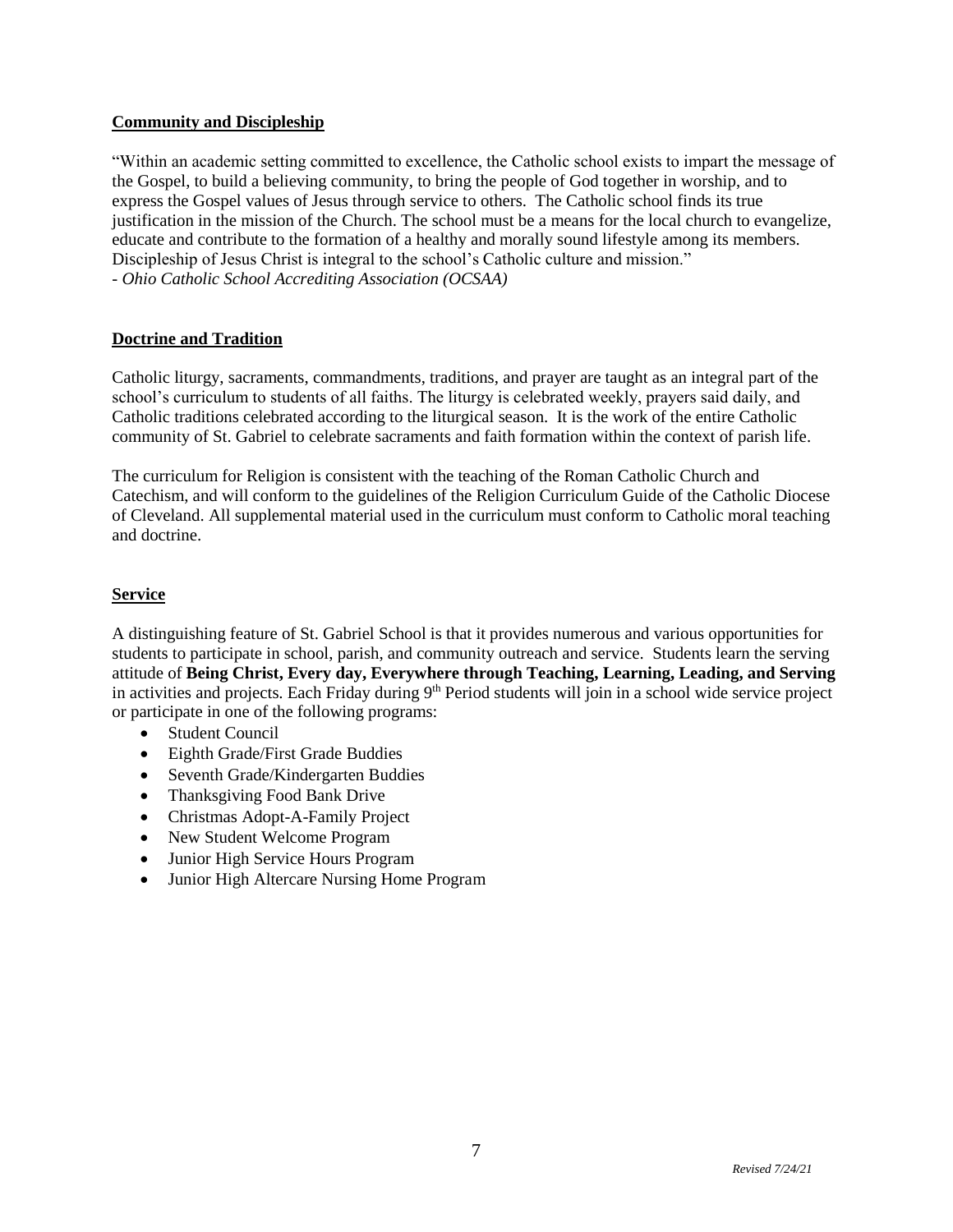# **ACADEMIC POLICIES**

#### **Grading Scale**

| $A+$      | $98 - 100\%$  | $4.0 - 4.3$ |
|-----------|---------------|-------------|
| A         | $95 - 97\%$   | $3.8 - 3.9$ |
| $A -$     | $93 - 94\%$   | $3.4 - 3.7$ |
| $B+$      | $90 - 92\%$   | $3.1 - 3.3$ |
| B         | 87 - 89%      | $2.8 - 3.0$ |
| $B -$     | 85 - 86%      | $2.4 - 2.7$ |
| $C_{\pm}$ | 82 - 84%      | $2.1 - 2.3$ |
| C         | 79 - 81%      | $1.8 - 2.0$ |
| $C-$      | 77 - 78%      | $1.4 - 1.7$ |
| $D+$      | 75 - 76%      | $1.1 - 1.3$ |
| D         | 72 - 74%      | $0.8 - 1.0$ |
| $D-$      | 70 - 71%      | $0.6 - 0.7$ |
| F         | 69% and below |             |

*Please Note: St. Gabriel School adheres to the standard grading scale of the Diocese of Cleveland.*

#### **Academic Honors**

Honors are earned in each quarter grading period by those students in grades five through eight who meet the following qualifications:

| <b>Honors</b>       | <b>GPA</b>   |
|---------------------|--------------|
| <b>First Honors</b> | $4.0+$       |
| Second Honors       | $3.6 - 3.99$ |
| Third Honors        | $3.0 - 3.59$ |

Students must also meet the following criteria to qualify for Academic Honors:

- 1. All grades earned for each quarter must be a 77% or higher.
- 2. Related Arts grades need to be "Satisfactory" or higher for the grading period.

# **Homework**

Each grade level at St. Gabriel has homework guidelines and procedures. Teachers post assignments their websites, and on a chart in the classroom. Students are expected to be more and more responsible for their own homework as they advance in grades. If a child is continually struggling with homework, parents should contact his or her teachers.

#### **Progress Reports and Report Cards**

The formal report card reflects a student's progress in learning and mastering curriculum content and skills at the end of each quarter. The report card is issued at the conclusion of the first, second, third and fourth quarters. Each student's individual scores, evaluations of their work, and daily progress are posted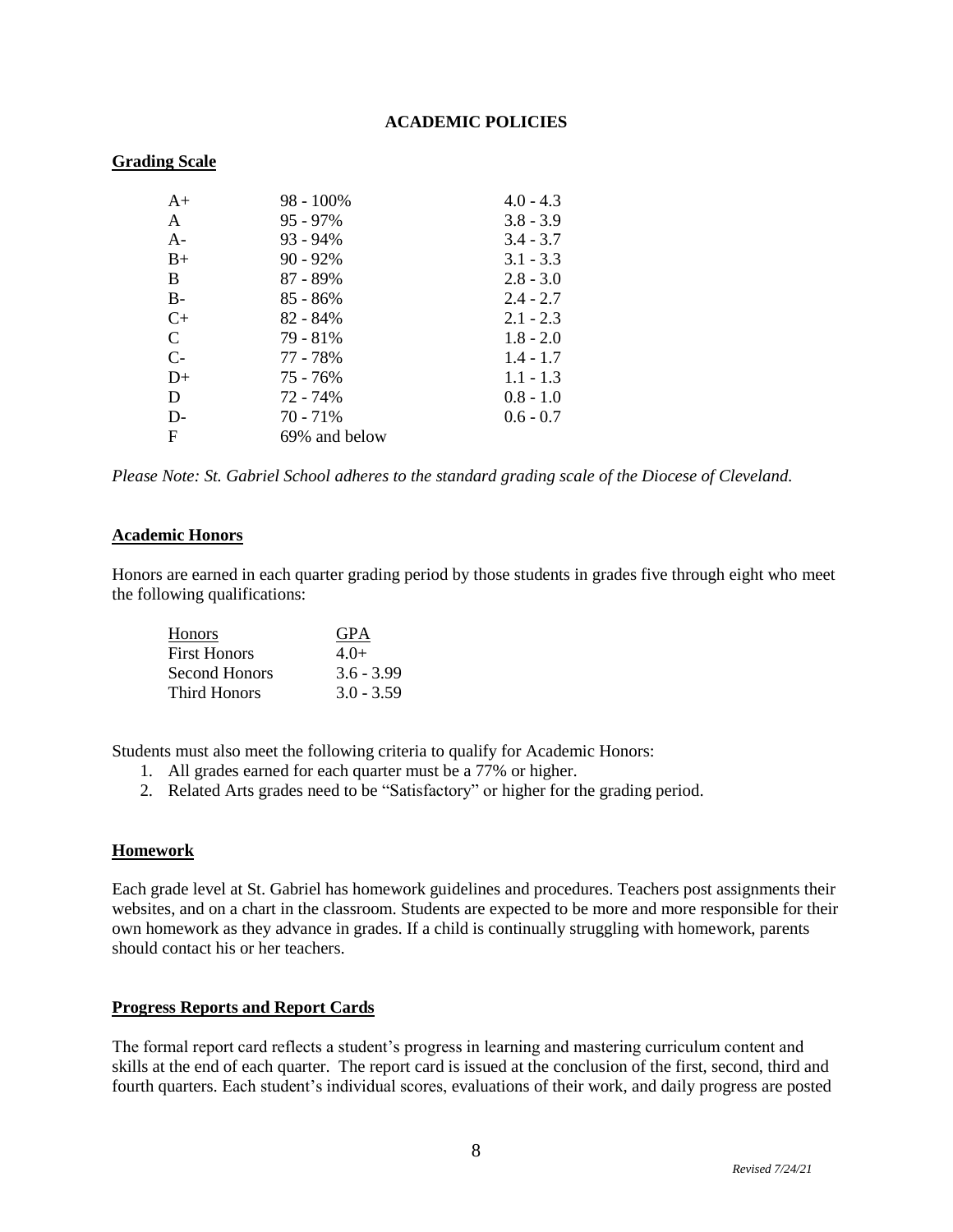on our internal online *FACTS* program. These grades are posted throughout the school year. Teachers will update this information weekly in order to keep both parents and students informed of their progress.

# **Permanent Records**

Permanent record cards are kept on file for each student. In eighth grade, or in the case of a transfer, a copy of this permanent record card, plus a copy of the student's standardized test scores are sent to the new school to which the student is applying. School records are never released directly to parents. Parents are welcome to view their child's Permanent Record by making an appointment with the principal.

# **Standardized Testing**

The standardized testing program for schools within the Catholic Diocese of Cleveland is designed to serve and assist teachers and administrators in a systematic evaluation of the curriculum and planning and designing of instruction. In addition individual standardized testing programs are used to determine how best to meet students' needs in specific areas. Use of data from these and all assessments helps teachers see students' strengths and weaknesses, and discrepancies between students' abilities and their performance and achievement.

The *Measure of Academic Progress* (MAP) is an adaptive test that provides for the comprehensive measurement of a student's growth in the fundamental skills of reading, vocabulary, word analysis, listening, language, and mathematics. These tests are given to students in the fall, winter, and spring.

# **Parent-Teacher Conferences**

Formal Parent-Teacher Conferences for all grades are scheduled in the fall. Teachers will prepare for the conferences by gathering and presenting data from classroom experiences, formal assessments, and standardized tests. Parents can bring any questions or concerns to teachers as well. Conferences can be scheduled by parents or teachers. If parents are unable to attend the Parent-Teacher Conferences as scheduled, they should reach out to the parents at a later date. Additional conferences can be scheduled throughout the school year by finding a mutually agreed upon time with your child's teacher(s). Parents requesting conferences should email the teacher ahead of time to arrange an appointment.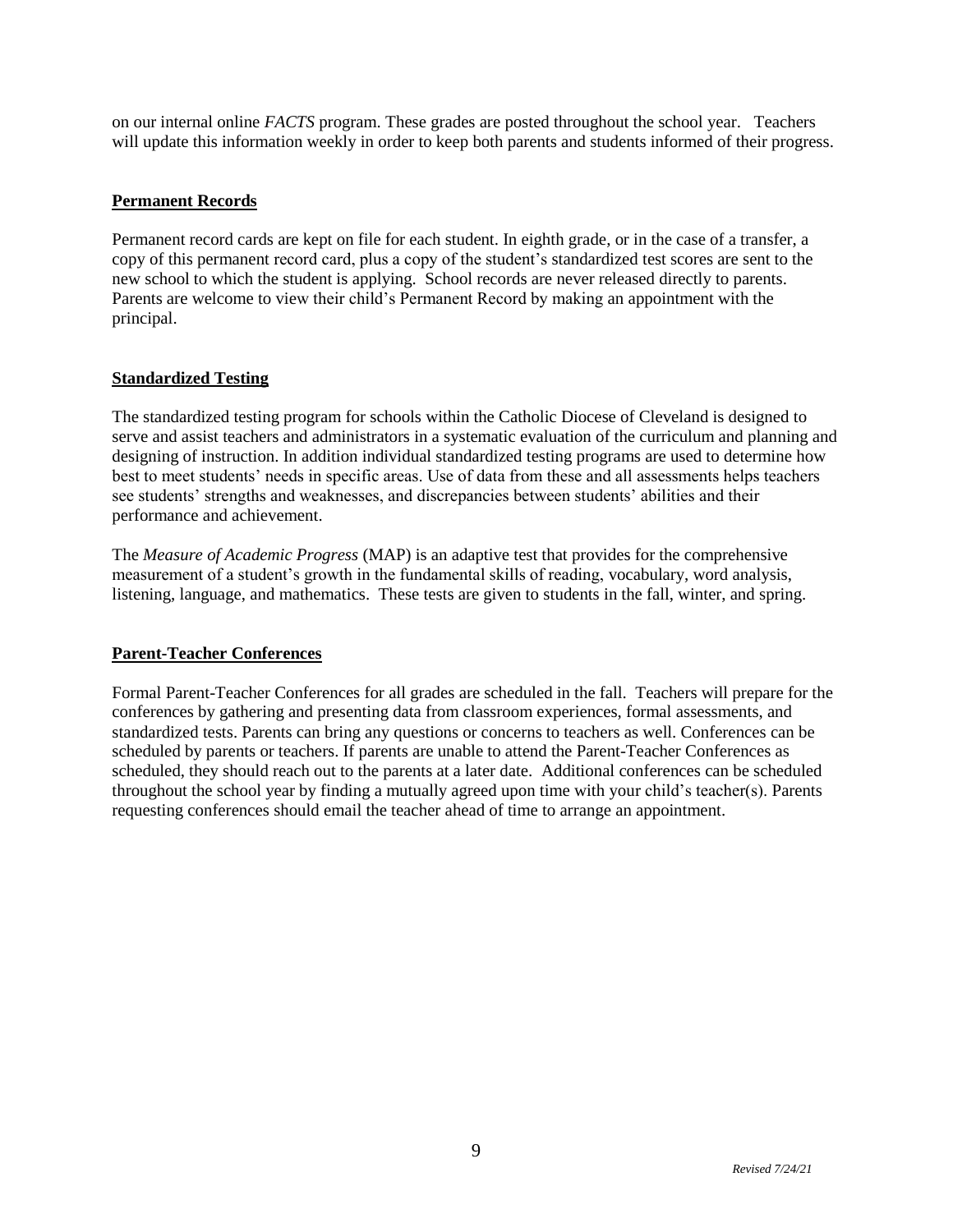# **CURRICULUM AND INSTRUCTION**

# **Graded Course of Studies**

The curricula of all subjects taught at St. Gabriel School follow the Graded Course of Studies Curriculum Guides set forth by the Office of Catholic Education for the Diocese of Cleveland, which are aligned with the Ohio State Learning Standards. St. Gabriel instructs all students in learning, understanding, and applying core academic knowledge and skills needed to be high school, college and career ready.

# **Religious Education**

Faith formation is an important part of educational philosophy at St. Gabriel School. Students attend religion classes each day, and liturgy is also offered to our students weekly. Junior kindergarten through grade one attend Children's Liturgy of the Word to help them learn the parts of the Liturgical celebration. Students in grade one will begin joining the Wednesday School Liturgies after Advent, and Junior Kindergarten and Kindergarten will begin joining the Wednesday School Liturgies after Ash Wednesday. Second grade through eighth grade attend Mass each Wednesday and also on Holy Days. Students periodically help plan and attend prayer services and liturgies that relate to their studies, seasonal celebrations of the Liturgical Year, or school events. Prayer is used to enrich the classroom experience throughout school. All students are expected to attend and share in all religious opportunities. Participation in service activities and outreach projects are continually promoted throughout the year.

# **Sacramental Preparation**

The sacraments of Reconciliation and Eucharist are received for the first time in the second grade. The religion curriculum provides for deep and careful preparation in these areas. Students in grades three through eight are also given the opportunity, during Advent or Lent, to receive the Sacrament of Reconciliation.

# **STEM and STREAM**

St. Gabriel School is a certified STEM school designated by the Ohio Department of Education. STEM education is an integrated, interdisciplinary approach to learning that provides hands-on and relevant learning experiences for students in science, technology, engineering, and math (STEM). Instructional practices include project based learning, critical thinking, problem solving, focus on creativity, and other higher order thinking skills. As a Catholic school, we have added both art and religion to this model creating an approach to education known as STREAM. This framework is implemented across all curricular areas.

# **Enrichment Classes**

Honors Pre-Algebra and Honors Algebra are offered as accelerated math courses to seventh and eighth grade students who meet state and school academic criteria. The criteria includes classroom achievement, standardized test scores, placement test scores, and teacher recommendations. The Honors Algebra in Eighth Grade is high school Algebra I. Completion of this course may grant you high school credit. Whether a high school gives credit or not is decided upon by each high school. In 4<sup>th</sup> through 8<sup>th</sup> Grade, supplemental Academically Talented classes and programs are offered to students meeting the school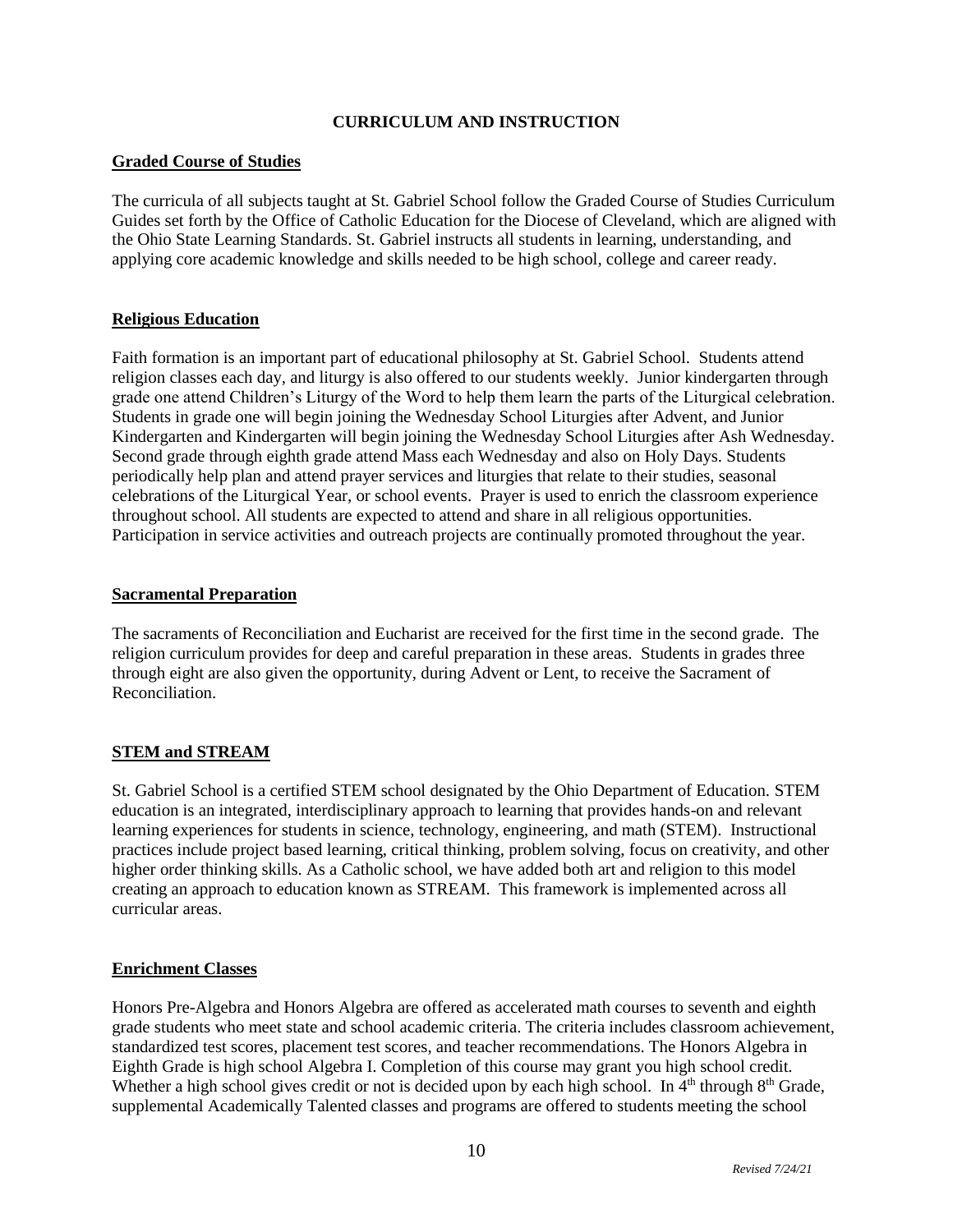criteria stated above. In all grades, teachers provide differentiation and enrichment in the regular classroom.

# **Student Support Services**

St. Gabriel School is able to provide staff services and resources to help meet various academic needs of struggling and academically talented students. Our team includes two Intervention Specialists, Remedial Reading/Remedial Math Tutors, a Speech and Language Therapist, and a School Psychologist. They provide for the needs of qualifying students through special assessments, and one-on-one, small group, and inclusion practices.

# **Technology**

St. Gabriel School strives to prepare students for future opportunities through the use of technology. The Technology Program is directed by the Technology Integration Coordinator*,* and provides all students with a skills and content based curriculum taught weekly in the computer lab in grades K-8. The technology coordinator also assists faculty in infusing technology into instruction. Each student at St. Gabriel School is given a device to use during the school year. Junior Kindergarten to 1<sup>st</sup> Grade students receive iPads and 2nd Grade to 8th Grade students use Chromebooks. All students are expected to abide by the school and Chromebook Acceptable Use Policies that are included in the registration process.

# **Related Arts**

St. Gabriel School offers Music, Physical Education, Art, Spanish and Computer classes to its students in order to educate the whole child. In addition to the core curriculum subjects, students attend these classes once a week and participate in extra-curricular events like X-STREAM Expo, art shows, musical and theatrical performances, band performances and more.

A comprehensive band program is also offered for interested students during the school day. The band teacher offers instrumental instruction on all band instruments. Small group instrument lessons and full band rehearsals are provided during school hours. Lessons and rehearsals take place in a dedicated Band Room with professional quality equipment. The band program consists of the Fourth Grade Beginning Band, Fifth Grade Band, and Middle School Concert and Jazz Band. The bands perform in school concerts, school assemblies, community festivals, and honors band programs.

In keeping with research supporting the benefits of children studying a second language, Spanish is included in students' subjects of study. Spanish is taught once a week to grades JR K-8 with the goal of learning enrichment, and reaching a level of familiarity, understanding and ease of basic communication in the language.

# **Field Trips**

Field trips educational experiences closely integrated into the curriculum and are required. Our goal is to introduce our students to a variety of experiences and new learning environments. We will ensure proper notification and permission slips are distributed ahead of time.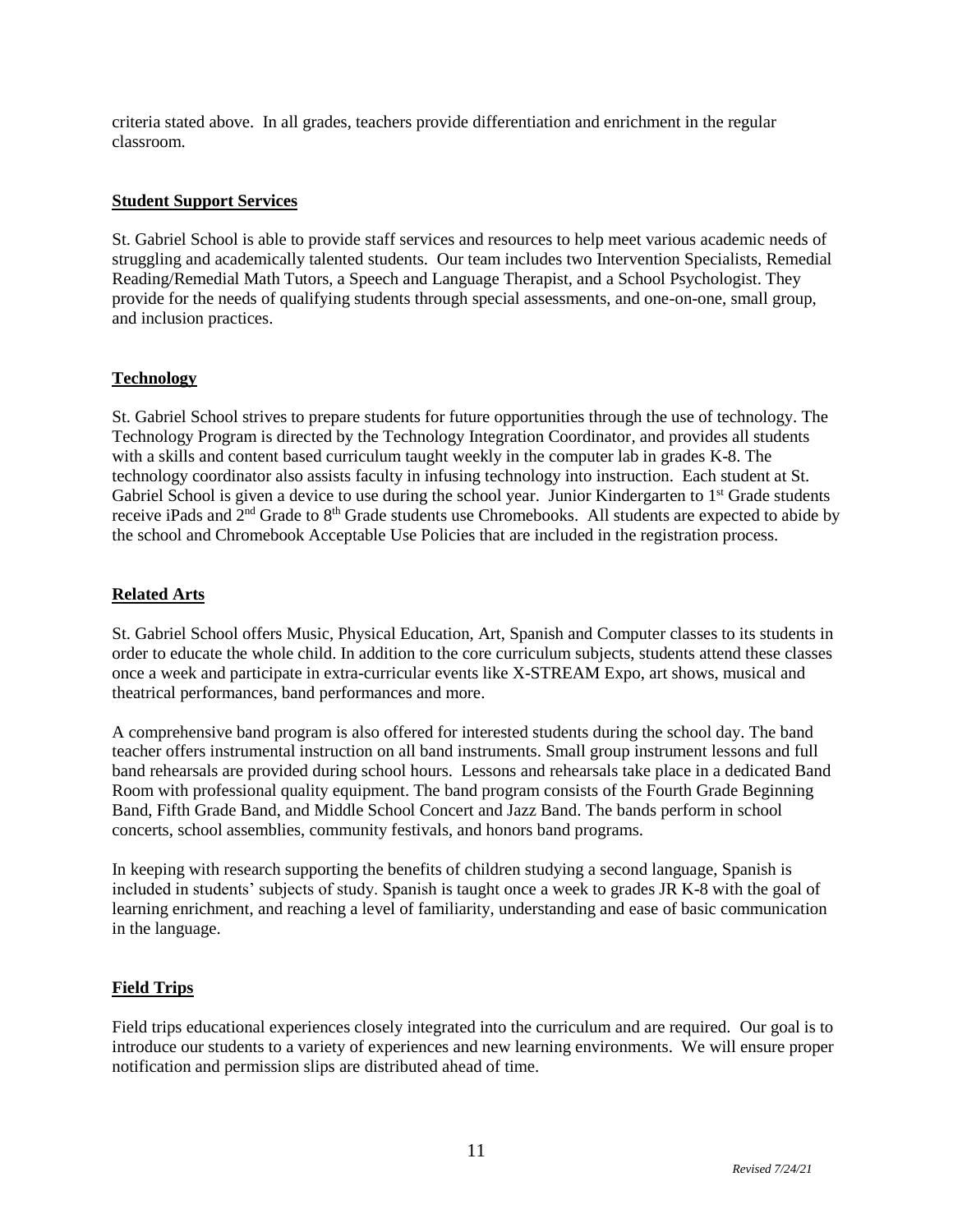# **Extra-Curricular Activities**

St. Gabriel offers students a wide range of activities and clubs. These promote further growth and development of social skills, leadership skills, faith values, and other talents and abilities of students outside the standard curriculum or regular classroom. New extra-curricular activities can be requested by students.

# **ATTENDANCE**

Consistent attendance is an essential element in achieving academic success and helps to develop a lifelong habit of regular attendance and punctuality. Students are expected to be in their classrooms ready to learn by 7:50am. The school day ends with dismissal at 2:30 pm.

# **Absence Procedures**

Parents must call the school before 9:00am on the day of any absence with a reason for the absence. If parents do not call before 9:00am, an automated message will be sent to parents as a reminder. The school office will follow up with parents until the student's absence is confirmed. A doctor's note is needed for absences more than five consecutive days.

Students are marked absent a full day if they miss three or more hours of the school day. For homework assignments missed during an absence, students are given one day for each day absent to complete and turn in work

# **Scheduled Appointments**

When students need to leave school during the day for any appointments, the students must present a "blue note" from the pad given at the beginning of the year or parents/guardians should email the school office at [michelle.clarke@st-gabrielschool.org](mailto:michelle.clarke@st-gabrielschool.org) on the day of the appointment. This information is shared between the school office and teachers.

# **Vacations**

Scheduling a vacation during a time when school is in session causes a serious interruption in the instructional process for our students. If a vacation is planned while school is in session, parents need to notify the school two weeks before the vacation. Teachers will do their best to provide students with assignments before they leave. Students may check their teachers' homework and assignment postings online while away. For long term assignments with due dates during planned non-illness absence, assignments are due before the absence unless other arrangements are made with the teacher. Upon the student's return, the teacher will give him/her a reasonable window to make up missing work.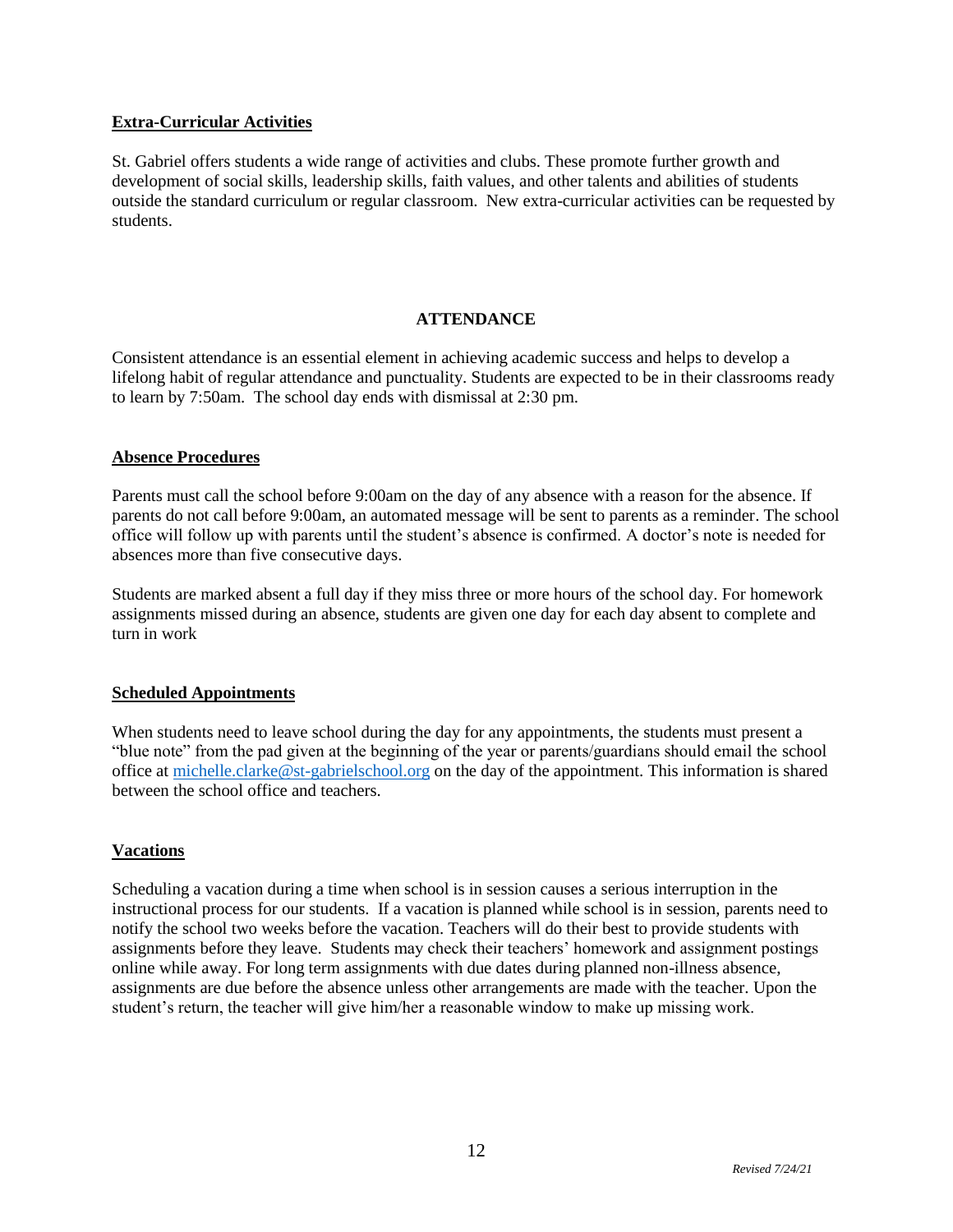# **Extended Medical Leave**

Students that need to take time off to recover from a surgery, illness, or other medical condition must notify the administration as soon as possible. Each situation will be discussed and a plan will be put in place that balances time to heal with keeping current on all school assignments and class content.

# **Tardiness**

Students are considered tardy if they are not in homeroom by the 7:50am bell. Students arriving after 7:50am must go to the School Office to get marked tardy before being admitted to class.

# **High School Visitation**

Two days during the first semester are scheduled for eighth grade students to visit Catholic high schools in the area, during which participating students are not counted absent from school. Students who wish to visit any other prospective high school on a day in addition to the scheduled day will be counted absent.

# **Chronic Absenteeism/Tardiness**

Absence for 10% (18 times) of a school year constitute *chronic absenteeism*; students who are chronically absent and/or tardy will receive consequences. Students who are absent and/or tardy a combined 4 times in a quarter will receive written alert notices to resolve the situation. If repeated absences still continue, there will be a parent conference and the student will be placed on an Attendance Contract. There may be exceptions for serious medical conditions.

# **ADMISSIONS**

# **Admissions Policies**

St. Gabriel School accepts applications from students of any race, nationality or ethnic origin and does not discriminate on the basis of sexual orientation in its educational programs. A student whose family has been a registered and active member of St. Gabriel Parish is generally enrolled in the parish school, if there are openings, and if the school has the capacity to meet any special needs. New Catholic families moving into a home within the parish boundaries must first register in the parish. This is done at the Parish Office. All families, whether within or outside of the parish, must agree and sign, to abide by all the policies, philosophy, rules, procedures and guidelines of this School Handbook before final approval of acceptance.

To enter our Junior Kindergarten program the student needs to be four years old by September 30<sup>th</sup> for the enrolling school year. To enter kindergarten, a child must be five years old by September 30<sup>th</sup>. To enter first grade, a student must have successfully completed a kindergarten course of study.

Non-parishioners are welcome to apply to St. Gabriel School. In keeping with the ecumenical spirit of the Catholic Church, all religious traditions are respected. Students from other faith traditions are welcome to be a part of the St. Gabriel School Community.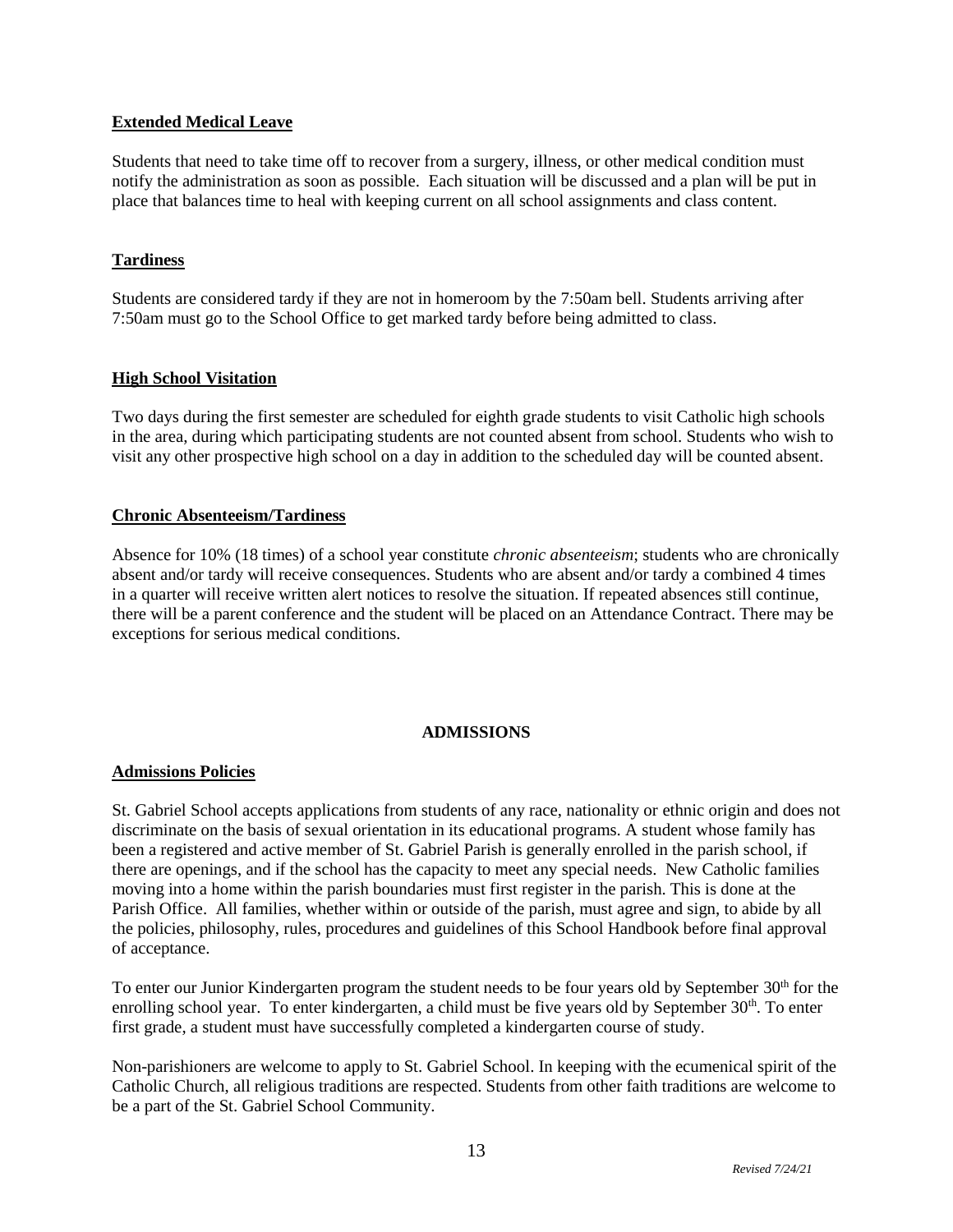Those wishing to register in any grade must obtain and complete the Application form that is available at the School Office and on the school website, and follow the steps listed in the Admission Procedure.

#### **Monthly Open Houses for Inquiring New Families**

Those families interested in enrolling their children for the following school year are invited to attend one of St. Gabriel's School Open Houses. Open Houses include a presentation, tour, and a brief observation of individual classrooms in session, and are arranged by appointment. See the website calendar for Open House dates. An individual student shadow day can also be arranged by appointment if desired.

# **COMMUNICATIONS**

#### **General Policy**

St. Gabriel School realizes that effective communication between students, teachers, administration and parents is vital to a successful school year. School and classroom communications, including parent newsletters, will be posted and emailed on the school's internal online system. Parents should check this system frequently. Intermittent communications will also be sent only via our group email and phone services. Each family should make sure the school has the most current email and phone contact in the school database.

St. Gabriel School encourages courtesy, respect, and confidentiality in all communicates between community members. To maintain a positive environment, adults and children to ensure all communications reflect the above values.

# *FACTS and Teacher Web Pages*

For parents and students (Grades 1-8) currently enrolled, St. Gabriel School maintains an intra-school online Student Information System called *FACTS.* It is a locked and password protected web site that communicates student progress data, and the ability to communicate with all school staff and organizations through email. Teachers and staff post schedules, student assignments, curriculum maps, grade level policies and pertinent classroom and school news on Teacher Google Web Sites which can be accessed on the school website.

# **Weekly News**

*Bear Essentials,* our newsletter from the principal is sent weekly by email to all school families. Information and important hard copy papers are periodically sent home with students in their book bags. Parents should stress with their children the importance of bringing home all information handed out at school. Generally information affecting all students in a family will be sent home with the "youngest or only" child. Parents should also check *FACTS,* their email, and school and teacher websites as the bulk of communications will increasingly be relegated to these avenues.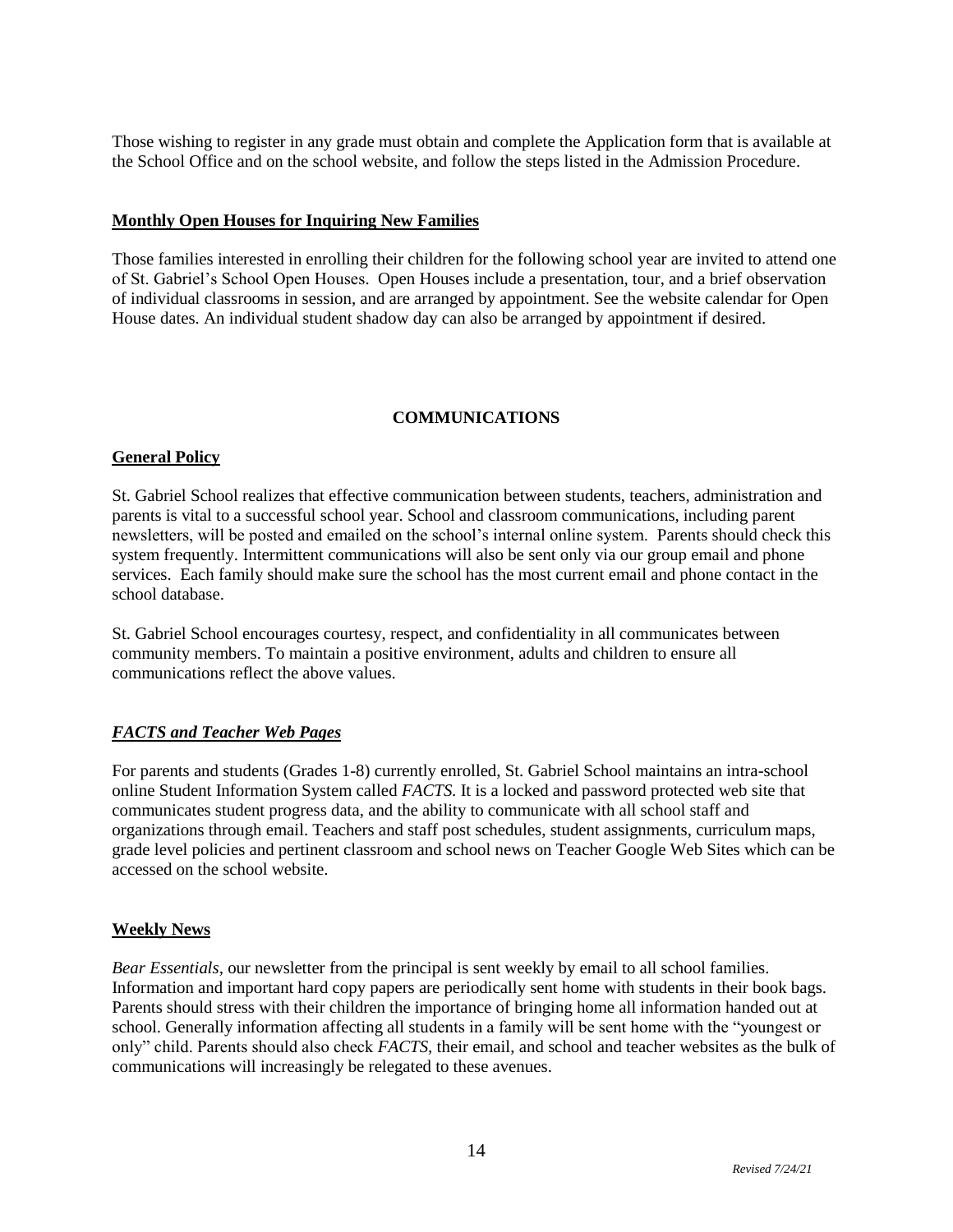# **School Website**

School communications are posted on the school website. Click on the School Office tab on the right hand column in the home page for important information about current school activities, upcoming events, calendar changes, mention of student awards and recognition, school progress in various areas, and other enlightening features such as programs, organizations, dates and events, activities, features, and history and philosophy of the school. They provide additional news, information, reports and reflections on the progress of the school in various areas.

# **Phone Blast / Email Blast**

An immediate direct phone call/email-blast system is used to notify all families of any information that needs to be delivered quickly, at any time during any day. Example communications include school closing announcements, safety and emergency bulletins, and notifications and/or reminders of events, meetings and other items or directions of importance. Parents need to keep the School Office updated on any changes in phone and email contacts by making updates through our FACTS student information system. Parents are encouraged to keep information as current as possible.

# **Social Media**

Please also follow St. Gabriel's Facebook page *St. Gabriel School*, Twitter accounts: @Stgabrielschool1and Instagram account: **[stgabesgrizzlygram](https://www.instagram.com/stgabesgrizzlygram/).**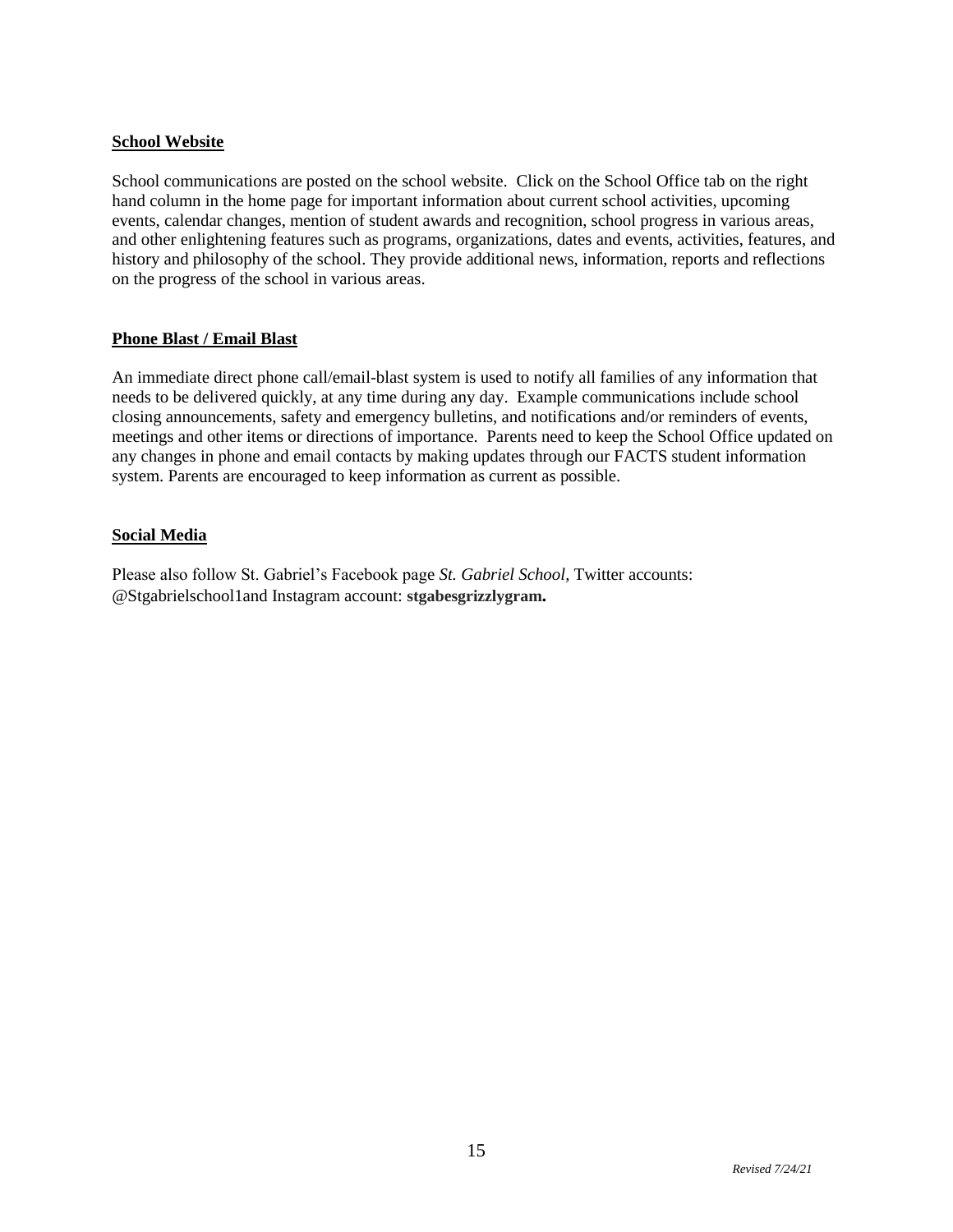# **SCHOOL DISCIPLINE**

We believe our students at St. Gabriel School are called upon to conduct themselves according to the values consistent with the Gospel message and our mission. Our students will grow in respect for themselves and others, and personal responsibility for their choices and actions. Safety and security are our first priority, and all students are expected to contribute to a positive learning environment.

Every day God blesses us in many ways, and students should be grateful for all that they have been given. Every students should strive to fulfill our mission of **"Being Christ… Every Day, Everywhere through Teaching, Learning, Leading, and Serving."**

# **General Behavior Expectations**

Be Safe

- 1. Walk while in and around the building.
- 2. Use inside voices.
- 3. Follow the directions at all times.

#### Be Respectful

- 1. Be polite by saying hello, please, and thank you.
- 2. Accept individual differences.
- 3. Keep hands and feet to yourself.
- 4. Treat all school property carefully.
- 5. Use kind words.
- 6. Share with others.
- 7. Offer assistance to those in need.

#### Be Responsible

- 1. Attend school daily and be on time.
- 2. Wear the proper uniform attire each day.
- 3. Complete assignments on time.
- 4. Have materials ready for learning.
- 5. Ask for help when you need it.
- 6. Leaving work areas neat and orderly.
- 7. Tell an adult if you or a peer is being treated poorly.
- 8. Do your best.

#### Be Grateful

- 1. Begin and end each day thanking God for all the blessings in your life.
- 2. Appreciate your teachers and school staff.
- 3. Thank your parents for the opportunity to attend St. Gabriel School.

#### **Lunchroom and Playground Expectations**

- 1. Follow the directions of Noon Watch.
- 2. Remain seated, talk quietly, and clean up after yourself.
- 3. Remain in assigned areas and away from all parked cars.
- 4. Line up calmly and quietly when signaled for the end of the play period.
- 5. Enter the building quickly and quietly.
- 6. Use approved play equipment.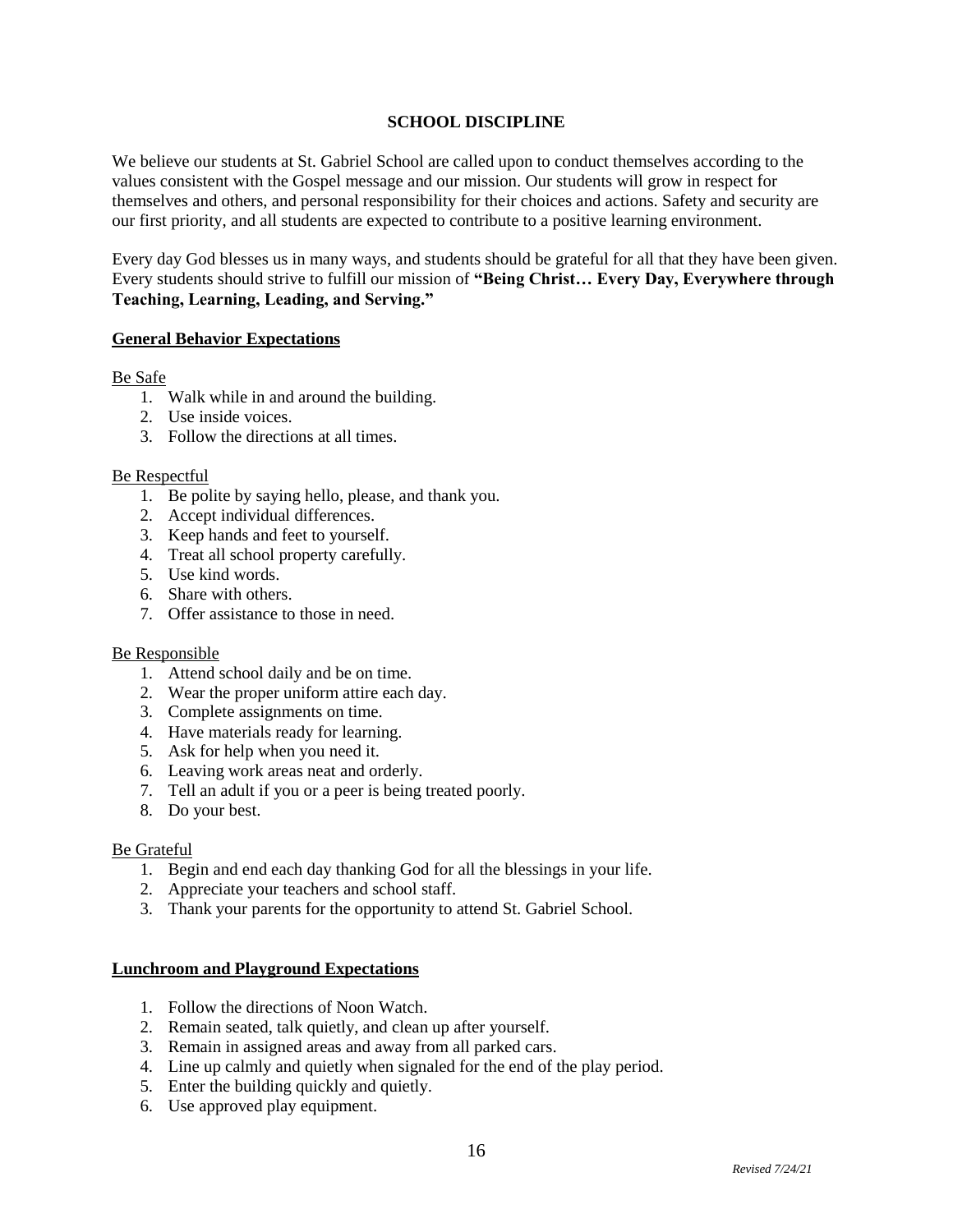# **Bus Rider Expectations**

On the bus students must also abide by the same code of conduct, rules, and guidelines as they do in school. Students are expected to respect the authority of the bus driver and comply with all bus regulations. These regulations will be upheld and enforced by St. Gabriel School. Students who jeopardize their safety and/or the safety of others will lose the privilege to ride the bus for a specified number of days.

# **Disciplinary Consequences**

When students do not meet the school's expectations or they act contrary to its mission, their behavior will result in disciplinary consequences. Teachers are expected to carry out their own discipline with their students. Further consequences given out by the school are detentions, in-school suspensions, out-ofschool suspensions, disciplinary probation and dismissal. Families may also be required to pay for any damage to personal or school property.

# **Disciplinary Procedure for Minor Violations**:

- 1<sup>st</sup> Occurrence: Verbal Warning
- 2 nd Occurrence: Student/Teacher Conference
- 3 rd Occurrence: Teacher Contacts Parents
- 4 th Occurrence: Teacher Detention and Conduct Referral
- 5<sup>th</sup> Occurrence: School Detention & Parent Communication
- 6 th Occurrence: Parent/Teacher/Student/Principal Conference
- 7<sup>th</sup> Occurrence: Suspension and Disciplinary Probation

# **Consequences for Major Violations**:

# School Detention

Students stays after school from 2:30pm - 3:15pm. Parents are contacted to discuss the disciplinary issue, date of the detention, and plan moving forward.

# In-School Suspension

Students will be suspended from school for a period determined by the administration. They will miss all classes and activities. They will need to make up all school work that they miss, and credit will be granted. Parents will be notified by administration of suspension.

# Out-of-school Suspension

Students will be suspended from school and stay home for a period determined by the administration. Parents will be notified by administration to come to school to pick up their student. Students serving an out-of-school suspension receive the same consequences as an in-school suspension. Students are not permitted to be on school grounds or attend any school sponsored events until the conclusion of the suspension. Upon conclusion of the suspension, the student and parents will meet with the administration before returning to school. Days missed due to out-of-school suspensions will be reflected as an absence on the student's record.

# Disciplinary Probation

A disciplinary probation contract is created when previous interventions have not been effective. A conference will be held with the parents and student to discuss the terms of the probation agreement. A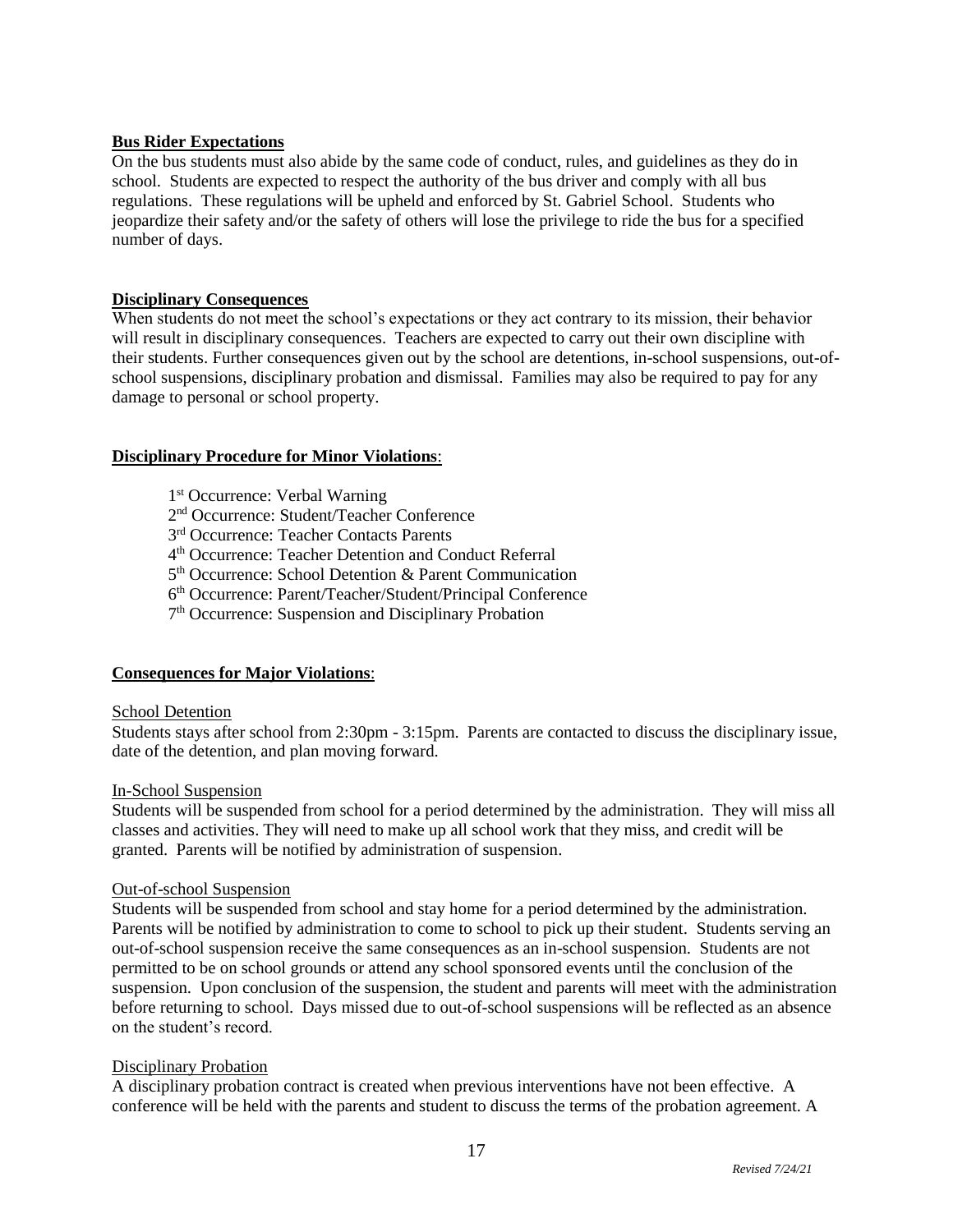student who is on probation and violates the terms of the probation agreement may be asked to leave the school. This decision is made by the principal.

#### Withdrawal

In some cases, the principal may deem actions by students so severe that it results in immediate dismissal from St. Gabriel School. Students will withdrawal from the school for the remainder of the school year.

#### **List of Possible Violations**

This list is not intended to be all-inclusive. Violations can occur during school or after school hours. As various offenses occur, it will be the decision of the administration to determine the appropriate disciplinary consequences.

#### Minor Violations

- Disturbance (yelling, running, etc.)
- Failure to abide by school policies or procedures
- Dress code violations
- Tardiness to school
- Tardiness to class

#### Major Violations

- Out of class without permission
- Leaving school building without permission
- Fighting or inappropriate physical contact
- Cheating, plagiarism, forgery or lying
- Repeated failure to report for detention
- Defiance or disrespect
- Stealing, abuse of property (vandalism or defacing)
- Possession, use or sale of any illegal substances or paraphernalia
- Sale, possession, use of fireworks or weapons
- Obscene, vulgar, profane or offensive language, material or gesture
- Disruption of school operations
- Vandalism of an individual's or organization's property
- Bullying, cyber bullying or harassing (physical, verbal, or written)
- Violation of Internet acceptable use policies

#### **Electronics Policy**

Electronic items may not be brought into and/or used in any rooms or areas of the school campus, unless requested by teachers for learning purposes. Parents and students assume all responsibility for any loss or damages to electronic items brought to school. Phones and smart watches must be turned off or silenced and placed in backpacks, coats, and/or lockers during the school day. If electronic devices are used during the school day the following consequences will occur:

| First Offense:  | Verbal Warning                                                                   |
|-----------------|----------------------------------------------------------------------------------|
| Second Offense: | Confiscation until the end of the day and learning activity                      |
| Third Offense:  | Confiscation and device given to assistant principal, parental notification, and |
|                 | learning activity                                                                |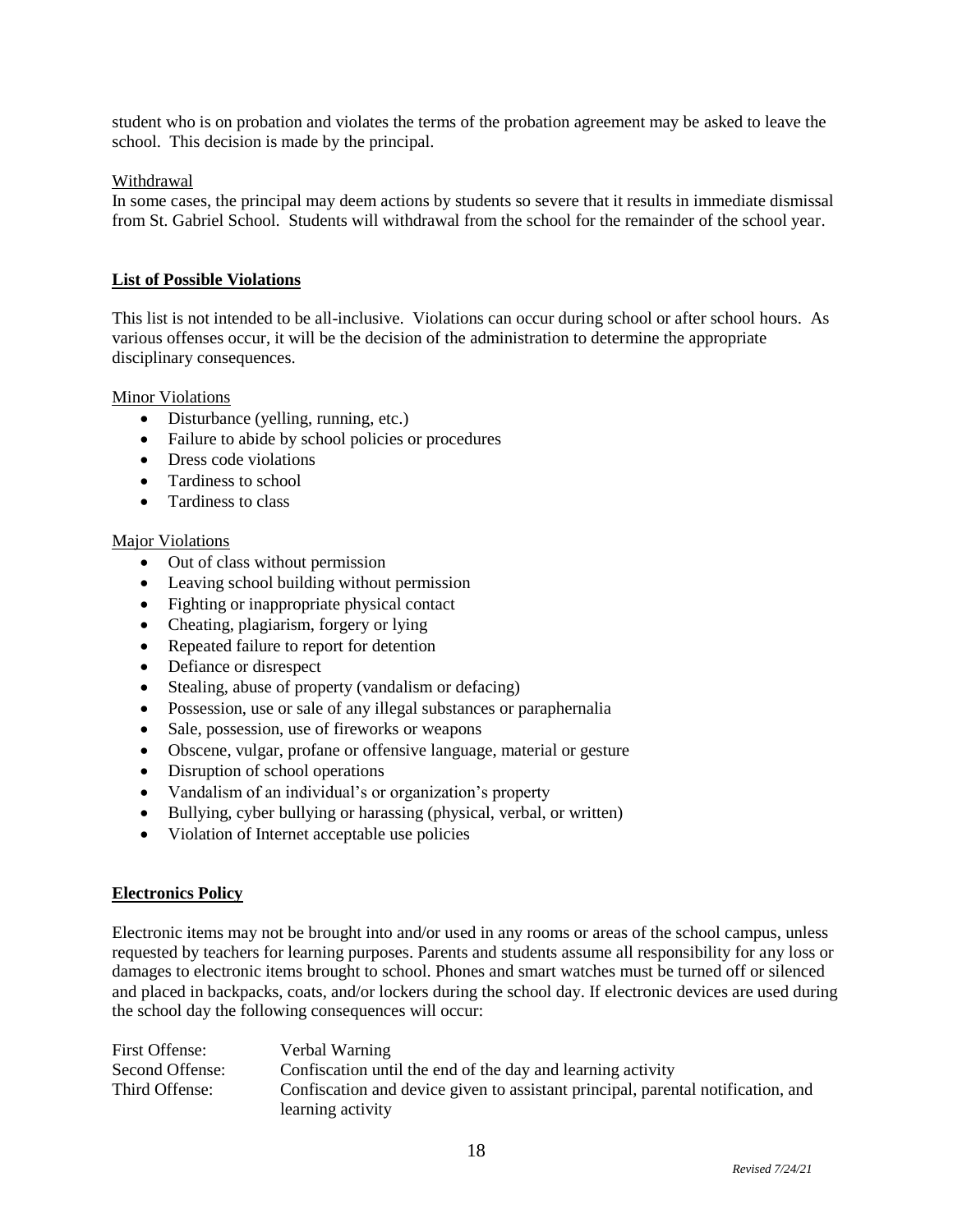# **Drug and Alcohol Policy**

Use, suspected use, transmission, and/or possession of drugs, alcohol, counterfeit controlled substances or drug paraphernalia on school property or at school sponsored activities is forbidden. In addition to disciplinary consequences, further consequences for violation of this policy may include a professional evaluation and follow-up at the family's expense, contacting police, and/or dismissal from St. Gabriel School. Sale, transmission, and/or distribution of alcohol and/or drugs will result in serious disciplinary consequences. The administration may also notify the police.

# **Harassment Policy**

St. Gabriel School seeks to create and foster a school community in which all individuals are treated with dignity, integrity and respect. We believe that all individuals are called to "be Christ...every day, everywhere." For these reasons, the St. Gabriel School community is one in which all faculty, students and staff are entitled to pursue their fullest intellectual, social, spiritual, emotional and physical potential. Harassment of any kind interferes with this development and, therefore, will not be tolerated.

Harassment occurs when an individual is intimidated, teased, bullied, threatened, or discriminated against because of race, religion, age, gender, physical appearance, socioeconomic status, or sexual orientation. Harassment creates an offensive, hostile and intimidating environment. Examples of harassing behavior include, but are not limited to the following:

- Verbal Harassment: Derogatory or demeaning comments, jokes, threatening or intimidating words spoken to or about another person or group.
- Physical Harassment: Unwanted physical contact, touch, impedance, blocking movements, assault, hazing or any intimidating interference with normal activity or movement.
- Visual Harassment: Derogatory, demeaning or inflammatory drawings, written words, cartoons, posters, gestures or altered photographs physically produced or posted (such as the internet and/or text messages).
- Sexual Harassment: Unwelcome insults and other verbal or physical conduct of a sexual nature.

The school will treat allegations of harassment seriously and will review and investigate such allegations in a prompt, confidential and thorough manner. As members of the St. Gabriel Community, we trust that you will embrace and practice these principles on campus and in your home.

# **Mistreatment of Others and Bullying**

St. Gabriel School does not tolerate mistreatment of other students or behavior that is inconsistent with St. Gabriel School's mission, values, and beliefs. Prohibited behavior occurs when a student is a target of mistreatment usually in the form of intentional, repeated hurtful acts, words, or exclusionary behaviors including but not limited to:

- Intimidation, such as name-calling or threatening
- Social alienation, such as shunning or spreading false rumors
- Physical aggression, such as spitting or pushing.

"Bullying" is likewise prohibited. It will not be tolerated. "Bullying" as related to students means either of the following: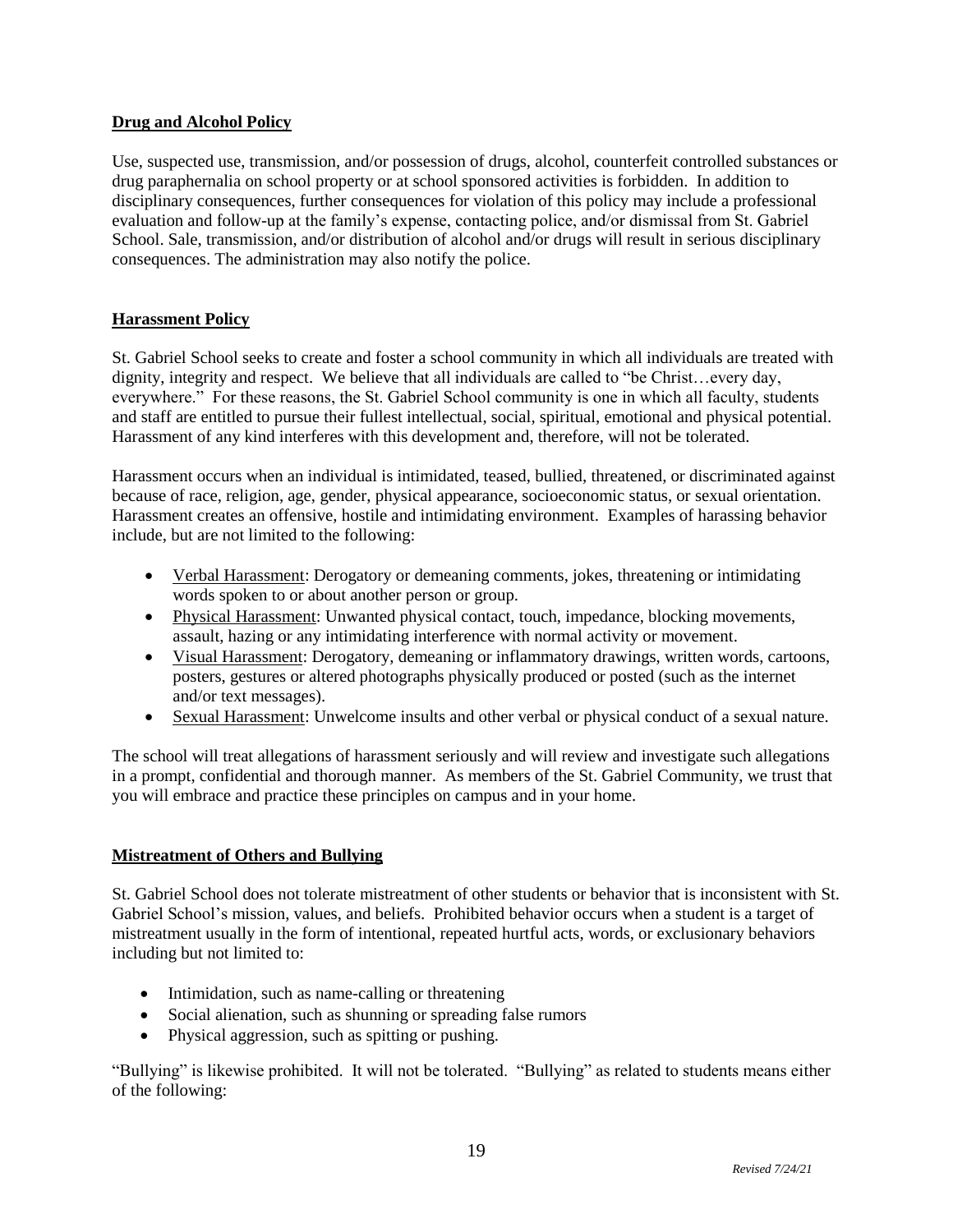- (a) Any intentional written, verbal, electronic, or physical act that a student has exhibited toward another particular student more than once and the behavior:
	- (i) Causes mental or physical harm to the other student and
	- (ii) is sufficiently severe, persistent, or pervasive that it creates an intimidating, threatening, or abusive educational environment for the other student; or
- (b) Violence within a dating relationship.

Any student who believes s/he has been the victim of mistreatment or bullying shall report the incident(s) to a teacher, staff member, or administrator immediately. Similarly, any student who believes another student has been mistreated or bullied shall report the incident(s) to a teacher, staff member, or administrator immediately. All reports will be reviewed in a prompt and thorough manner, and no student will be retaliated against for bringing forth concerns of mistreatment or bullying or for participating in the investigation of a mistreatment or bullying complaint.

Violations of this policy will result in disciplinary action.

# **Academic Dishonesty**

St. Gabriel School does not tolerate academic dishonesty of any kind. Academic dishonesty includes, but is not limited to, cheating, forgery, unauthorized copying or sharing of information, tests, homework, assignments, and plagiarism

- 1. First offense results in the student receiving a zero on the graded assignment, quiz, test, project, paper etc. on which the cheating occurred. Parents will also be notified.
- 2. Second offense results in a zero on that particular graded assignment, and a detention. Parents will be notified.
- 3. Third offense results in a zero on that particular graded assignment, and an in-school suspension. Parents will be notified.

# **Out of School Conduct**

Student behavior that reflects negatively on St. Gabriel School and/or implicates or involves St. Gabriel School may warrant investigation and action on the part of the administration. In addition, students may incur disciplinary consequences.

# **Searching of Property**

St. Gabriel School administration reserves the right to conduct searches of a student's person or personal property at the school or school event. Searches may be necessary if there is suspicion of a student committing a major violation.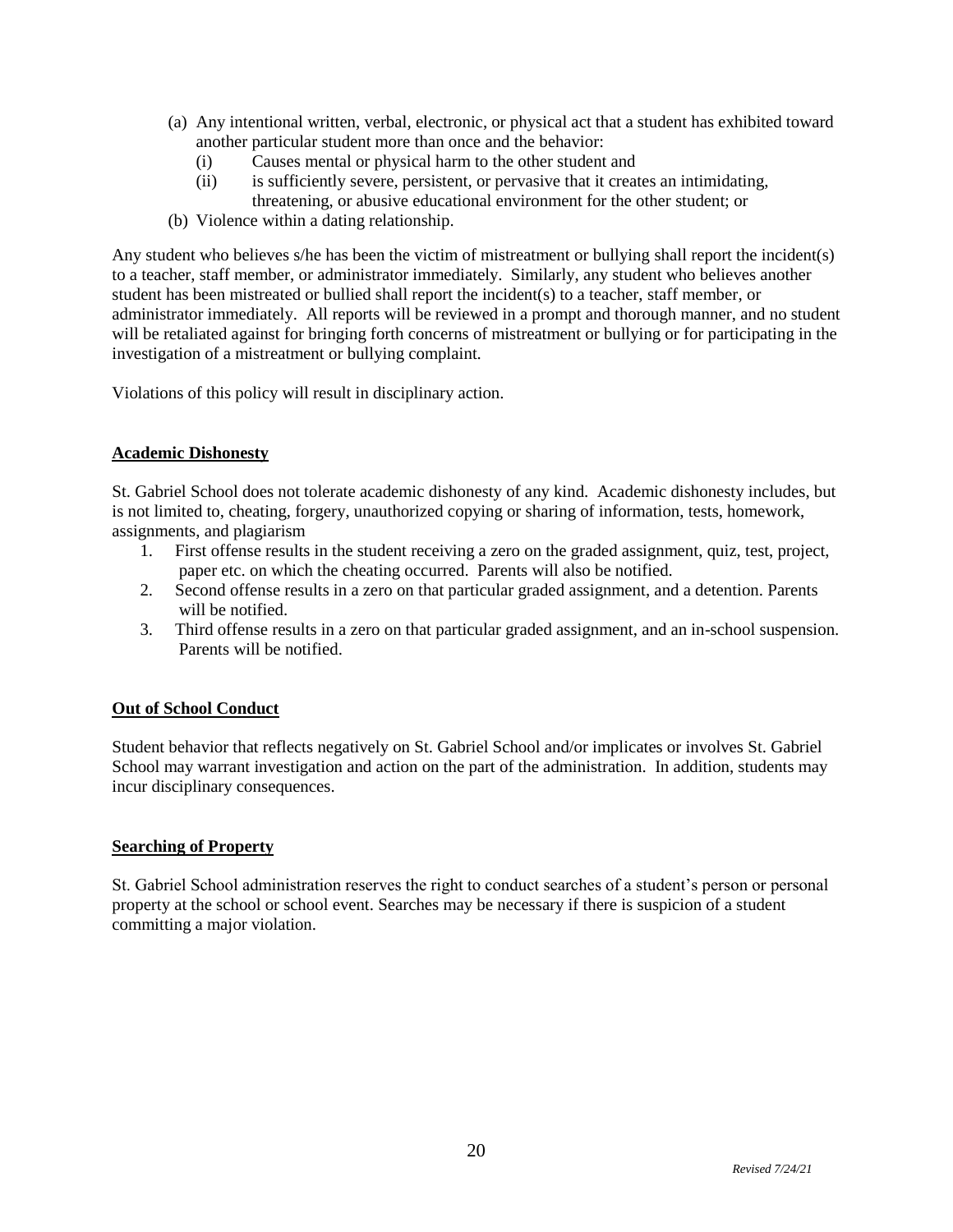# **DRESS CODE**

The purpose of the dress code is to contribute to the positive learning environment of St. Gabriel School. Students are expected to dress in an appropriate manner that is respectful to themselves and others. Students must abide by the dress code during the school day while on campus or at a school event. The administration reserves the right to make the final decisions concerning the dress code.

#### **Schoolbelles and PTU**

Specific items need to be purchased through Schoolbelles or PTU. An item will have a notation when this is the case. All other items can be purchased at local retailers. A list of these items can also be found here:

#### Schoolbelles

- Plaid jumpers
- Plaid skirts
- Navy vests
- Girls banded navy polo shirts
- St. Gabriel Grizzly jacket & pants warm-up suits

#### PTU

- Grey Gym T-shirts (optional)
- Grizzly Spirit Wear Sweatshirts (crew neck or quarter-zip)

Refer to our website [\(www.st-gabrielschool.org/handbookdress-codesupply-lists.html\)](https://www.st-gabrielschool.org/handbookdress-codesupply-lists.html) or Main Office for Schoolbelles and PTU order forms.

#### **Condition of Uniform**

The St. Gabriel School uniform must always be worn in a manner that is appropriate for a school environment. All parts of the uniform need to be in good condition. Frayed cuffs, split seams, writing, markings and holes in the uniform are unacceptable

#### **Grooming and Accessories**

Boys

- Hair is not to extend below the top of the collar and may not cover the eyes.
- No extreme or fad hairstyles (For example: mohawks, two tone hair colors, cut designs in the hair, etc.)
- No unnaturally dyed hair color (For example: pink, green, blue, etc.)
- No earrings or piercings

Girls

- No extreme or fad hairstyles (For example: mohawks, two tone hair colors, cut designs in the hair, etc.)
- No unnaturally dyed hair color (For example: pink, green, blue, etc.)
- Girls may wear one pair of non-dangling earrings.
- Girls in JR K to  $5<sup>th</sup>$  Grade are not permitted to have nail polish or make-up.
- Girls in  $6<sup>th</sup>$  Grade to  $8<sup>th</sup>$  Grade are allowed to have natural looking make-up and nail polish.
- Jewelry must be appropriate and not a distraction to the learning environment.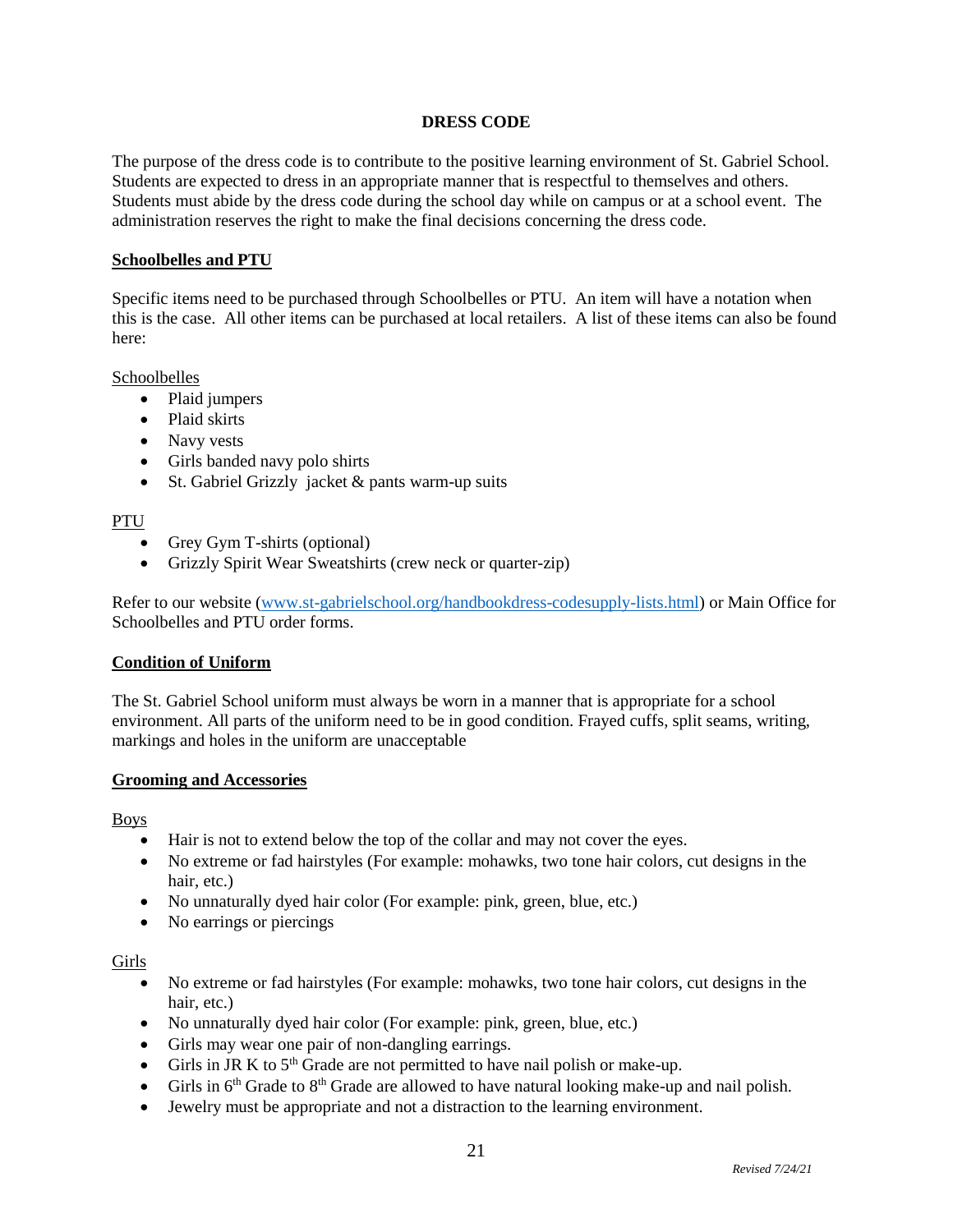# **BOYS**

#### **Pants**

| JR K—   | Khaki pants or shorts.                                                                                                                |
|---------|---------------------------------------------------------------------------------------------------------------------------------------|
| K to 5— | Khaki pants.                                                                                                                          |
| 6 to 8— | Khaki pants must be straight legged without cargo pockets, hoops, or other<br>decorative designs. All pants must be worn with a belt. |

#### Shirts and Ties

| JR K—   | Red polo shirts with short or long sleeves.                                                                                                 |
|---------|---------------------------------------------------------------------------------------------------------------------------------------------|
| K—      | Light blue polo shirts with short or long sleeves.                                                                                          |
| 1 to 5— | Navy polo shirts with short or long sleeves. Polo shirts must be tucked in at all<br>times.                                                 |
| 6 to 8— | White button-down dress shirt. Dress shirts must be tucked in at all times. Ties<br>must have appropriate designs and be worn at all times. |

#### Sweatshirts, Sweaters and Vests

| JR K to 5 $-$ | Sweatshirts (crew neck or quarter-zip) must be navy, red, white, or gray         |
|---------------|----------------------------------------------------------------------------------|
|               | with a St. Gabriel School logo. Sweaters must be a navy, long sleeve pullover or |
|               | cardigan.                                                                        |

6 to 8— Sweatshirts (crew neck or quarter-zip) must be navy, red, white, or gray with a St. Gabriel School logo. Sweaters must be a V-neck navy, long sleeve pullover. A navy pullover sweater vest can also be worn.

#### Shoes and Socks

JR K to 8— Athletic shoes may be worn. They must be a solid color in black, white, navy or grey. No sandals, high top sneakers, boots, or slippers. Socks must always be worn with shoes.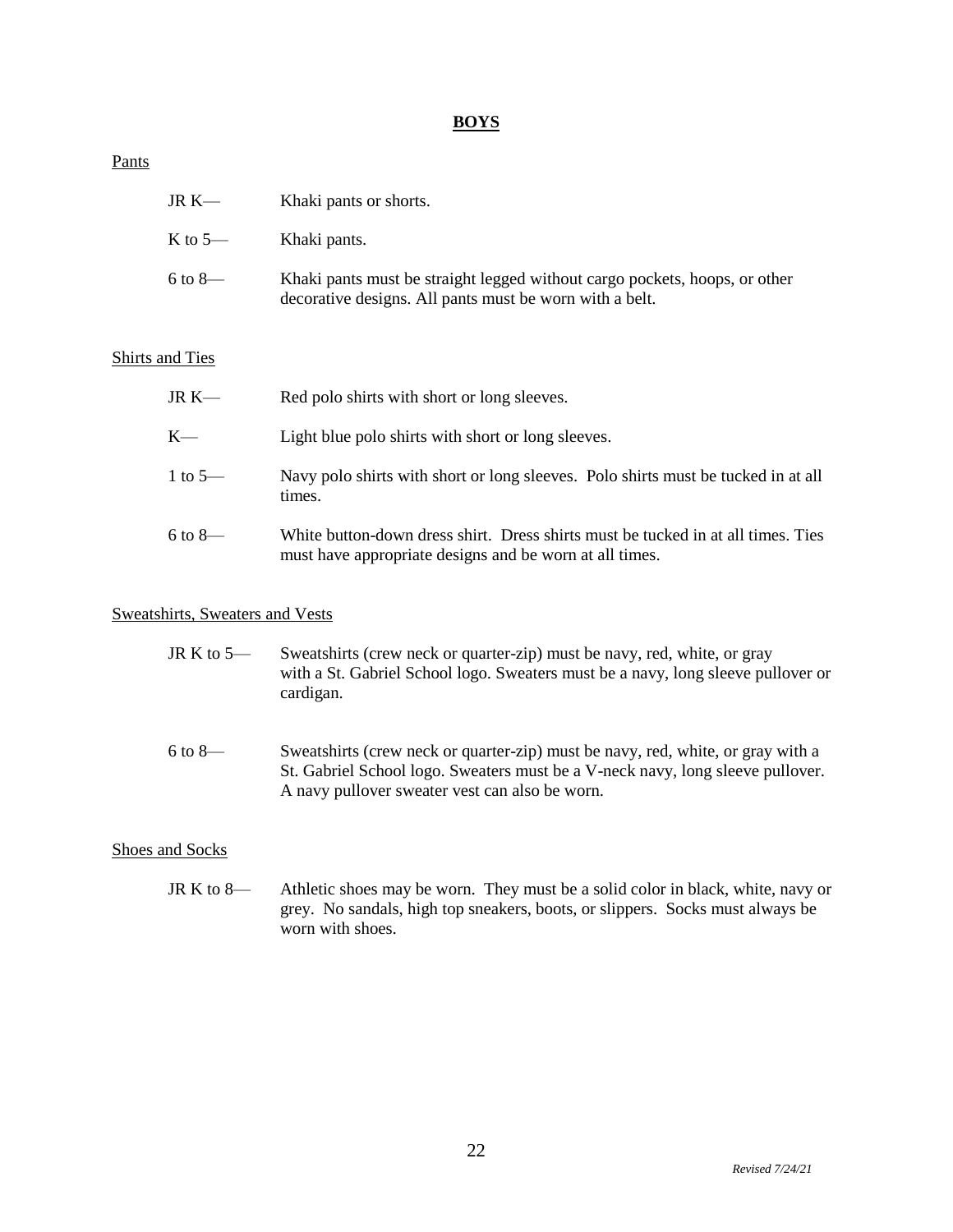#### **GIRLS**

#### Jumpers, Skirts and Pants

| $JR K$ —                  | Khaki pants, shorts, or skirt (purchased through Schoolbelles).                                                                                                                         |
|---------------------------|-----------------------------------------------------------------------------------------------------------------------------------------------------------------------------------------|
| K to $4-$                 | Plaid jumper (purchased through Schoolbelles) with length to the knee, or khaki<br>pants should be worn. All pants must be worn with a belt.                                            |
| $5$ to $8-$               | Plaid knee-length skirts (purchased through Schoolbelles) can be worn. Khaki<br>pants without cargo pockets, hoops, or other decorative designs. All pants must<br>be worn with a belt. |
| <b>Blouses and Shirts</b> |                                                                                                                                                                                         |
| JR $K-$                   | Red polo shirts with short or long sleeves.                                                                                                                                             |

- K— Light blue blouses or polo shirts with short or long sleeves.
- 1 to 4— White blouse or polo shirts with short or long sleeves. They must be tucked in at all times.
- 5 to 8— White blouse with short or long sleeves. Blouses must be tucked in at all times. Navy banded bottom polo shirts with short or long sleeves can also be worn (purchased through Schoolbelles).

# Sweatshirts, Sweaters and Vests

- JR K to 4— Sweatshirts (crew neck or quarter-zip) must be navy, red, white, or gray with a St. Gabriel School logo. Sweaters must be a navy, long sleeve pullover or cardigan.
- 5 to 8— Sweatshirts (crew neck or quarter-zip) must be navy, red, white, or gray with a St. Gabriel School logo. Sweaters must be a V-neck or crew neck navy, long sleeve pullover. A navy pullover sweater vest can also be worn.

# Shoes, Socks and Tights

- JR K to 4— Athletic shoes may be worn. All shoes must be a solid color in black, white, navy, grey or red. No sandals, high top sneakers, boots, or slippers. Socks should be white or navy and can go past the ankle or to the knee. Tights or leggings must be in good condition in white, navy, or black are allowed.
- 5 to 8— Athletic shoes may be worn. They must be a solid color in black, white, navy, grey or red. No sandals, high top sneakers, boots, or slippers. Students must wear tights or leggings that are in good condition in navy or black.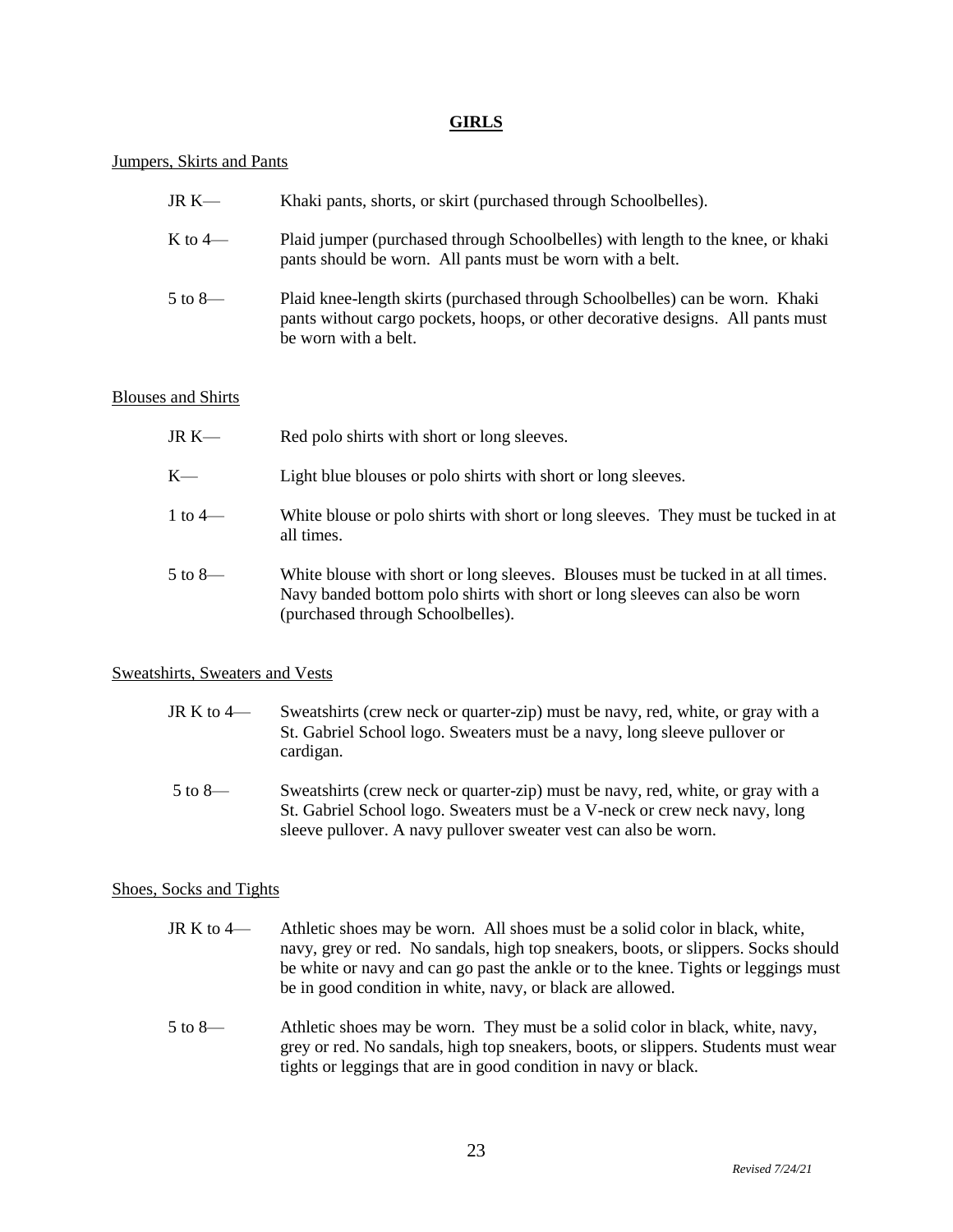#### **GYM UNIFORM**

# JR K to 1<sup>st</sup> Grade

Students do not wear a separate gym uniform. They will wear their regular school uniform.

#### 2<sup>nd</sup> Grade to 8<sup>th</sup> Grade

Gym uniforms are worn during gym class time only. Students must change into their gym clothes before gym class. They will change back into their school uniforms after gym class for the remainder of the day. They are allowed to wear their gym clothes underneath their school uniform.

| $Shirt$ —  | Any St. Gabriel Grizzly t-shirt or Grizzly Wear sweatshirt. |
|------------|-------------------------------------------------------------|
| $Shorts$ — | Shorts should be mesh, black or red and knee length.        |
| $Shoes$ —  | Rubber soled at hetic shoes only.                           |
| *Optional* |                                                             |
| Pants—     | Black warm-up pants (purchased through Schoolbelles).       |

# Shirts— Black warm-up jacket with Grizzly logo (purchased through Schoolbelles).

# **WARM WEATHER UNIFORM**

During the months of August, September, and May an alternate uniform can be worn.

# **Shorts**

JR K to 8— Khaki walking shorts (aka Bermuda shorts or golf shorts)

# Shirts

| $JR K$ — | Red polo shirts.                           |
|----------|--------------------------------------------|
| $K_{-}$  | Light blue polo shirts.                    |
|          | 1 to 5 Boys— Navy polo shirts.             |
|          | 1 to 4 Girls— White polo shirts            |
|          | 6 to 8 Boys— White polo shirts             |
|          | 5 to 8 Girls— Navy blue banded polo shirts |

# Shoes and Socks

JR K to 8— Athletic shoes are suggested. No sandals, high top sneakers, boots, or slip pers. Socks must be worn.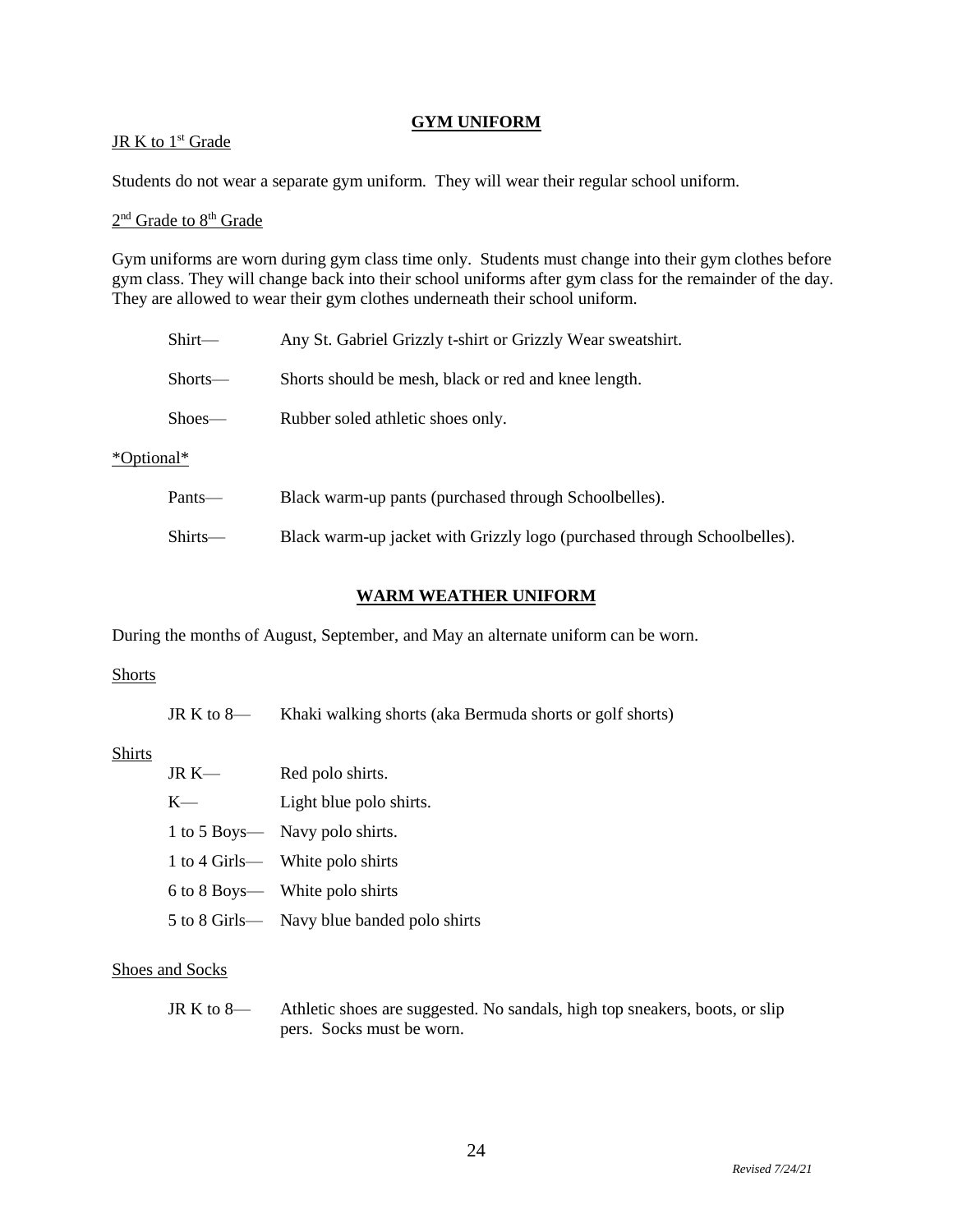# **DRESS DOWN DAYS**

On special occasions students may be allowed to "dress down" and not wear their regular school uniform. Students recovering from an injury or other medical condition will be allowed to wear clothing that are more comfortable. For these instances, please refer to the guidelines below. All clothing must be suitable for the Catholic school environment.

Special themed dress down days will be designated throughout the school year. Additional criteria for these days will be shared with families ahead of time.

#### Pants and Shorts

Pants can be jeans, sweatpants, warm-up pants, capri pants (below the knee), khakis, and cargos. Walking shorts (aka Bermuda shorts or golf shorts) and long, mesh athletic shorts are allowed. Cut-off or tight-fitting pants such as, but not limited to, jeggings, leggings, pajama pants, and yoga pants are not permitted.

#### Skirts and Dresses

Skirts and dresses should be appropriate in length, no shorter than slightly above the knee. Dresses should cover the shoulders and neckline should be appropriate.

#### Shirts and Tops

All shirts and tops must have short or long sleeves and cover the waist. Necklines should be appropriate.

#### Shoes

Any casual or athletic shoes are acceptable. Sandals, slippers, flip-flops, or open-backed shoes are not permitted.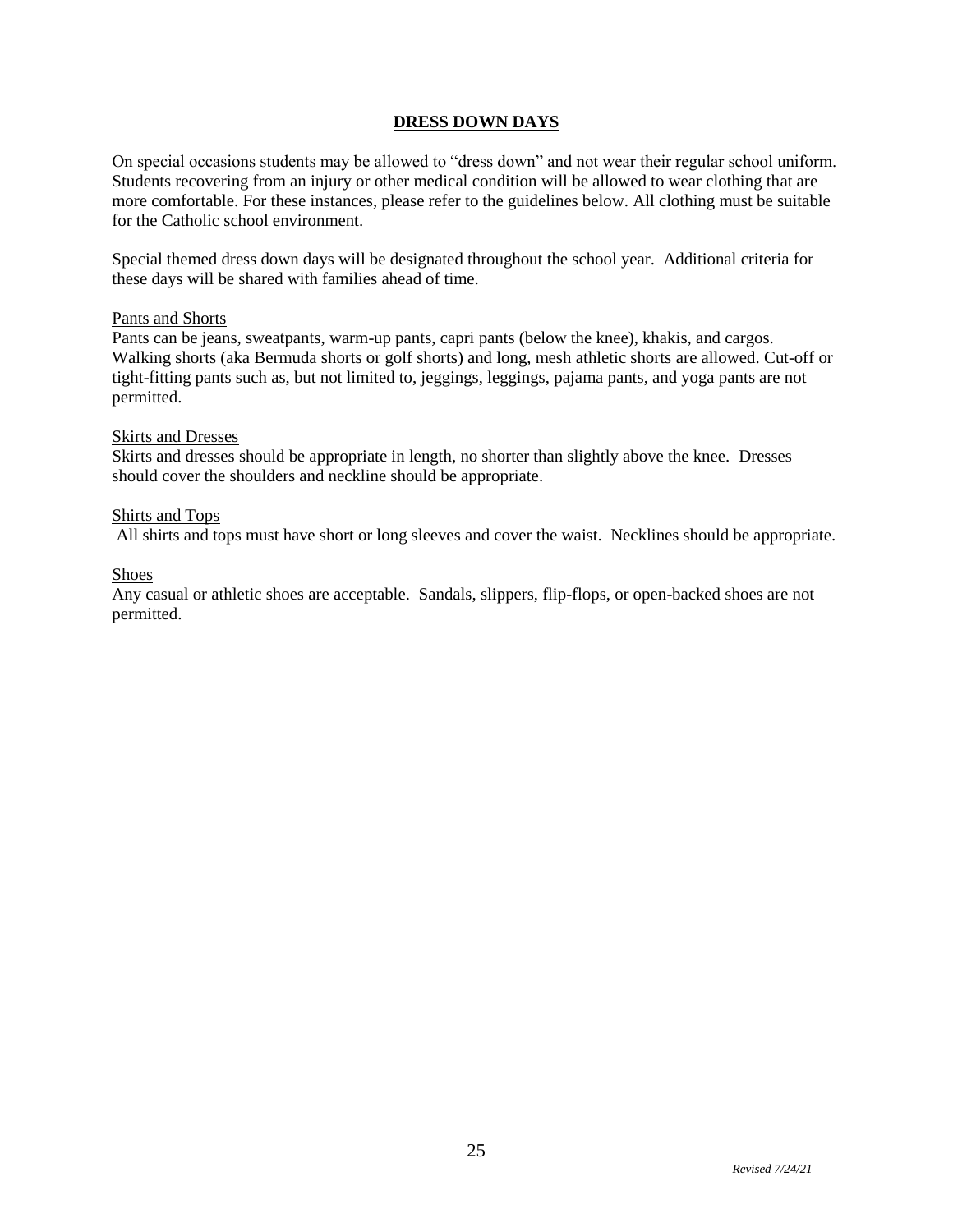# **GENERAL SCHOOL POLICIES**

# **Internet Acceptable Use Policy & Google Accounts**

Technology is a vital part of our students' educational experience at St. Gabriel School. It enhances student learning and provides a quality educational experience for our students. At all times students should act with respect, and the staff/faculty will do their best to protect our students and their privacy. We are pleased to offer students access to our computer network and access to the Internet. We ask all students to be responsible when accessing the Internet and to respect others at all times.

St. Gabriel School is a Google Apps for Education school. In order for students to use the applications available, students in grades  $4 - 8$  have been issued school google accounts. These accounts are designed for students to log on to applications and websites. They are not true email accounts as students cannot email anyone outside of the St. Gabriel School domain; likewise, no one can contact them from outside of the domain. Students will have the ability to contact teachers and other students with this account. All accounts are managed by the school administration and the Technology Integration Coordinator who have full access to the accounts. A more detailed Acceptable Use Policy will be provided to parents in an additional document.

# **Social Media Policy**

Students are expected to treat each other with respect when using social media. Teachers may not communicate in conversations, or any kind of media posts, with students through their personal cell phones, personal emails, or any personal social media. Current technology resources and tools, such as school educational Wikis Blogs that are set up by teachers, are subject to examination by the Administration.

Students may not use any social media to engage in any type of teasing, harassing, bullying, or such intimidating behavior towards other students or staff members, whether in or outside the school. This includes, but is not limited to computers, electronic smart devices, cameras, or any social media as mentioned above.

Students may not post any personal information pertaining to any part of the St. Gabriel School Community. After investigation and consultation, the administration reserves the right to the final say on the interpretation and resolution of any internet and/or communication and social networking issues. Violations of this policy may result in disciplinary action.

# **Photo Release and Authorization**

A Photo Release and Authorization Form is sent home at the beginning of the school year. This form gives the parent/guardians consent and authorization for St. Gabriel School to release, publicize, disseminate, distribute, use, and/or reproduce any and all photographs taken of their children during their enrollment at St. Gabriel School. These photos may be taken by an employee, agent, or independent contractor, or representative of St. Gabriel School.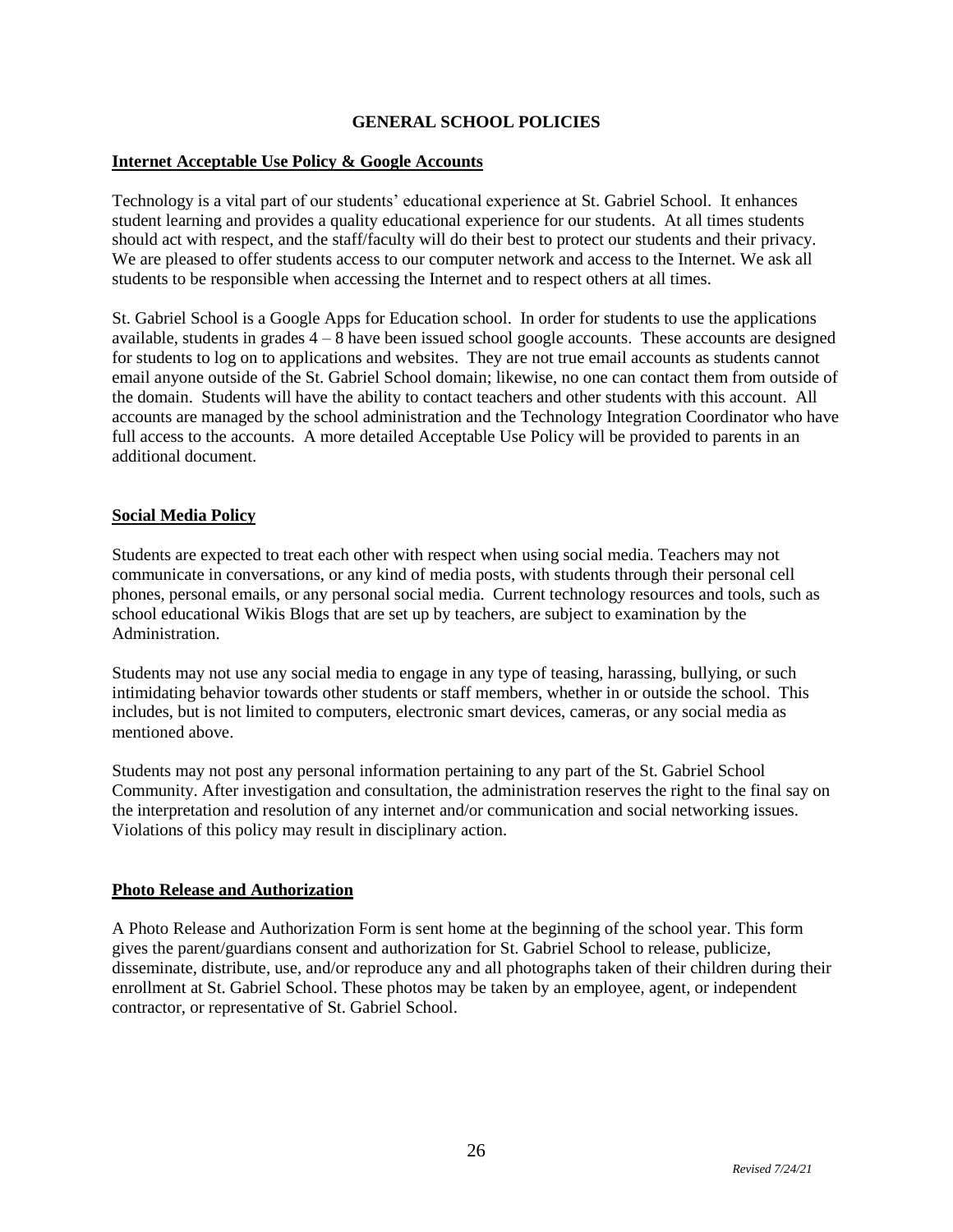# **Transportation**

Bus transportation to and from St. Gabriel School is provided by both the Riverside Board of Education and the Mentor Exempted Village Board of Education. Under Ohio law (ORC 3327.05), the Mentor Board of Education cannot transport a Riverside student to a Mentor address without a written release from the Riverside Board of Education. Likewise, Riverside cannot transport a Mentor student to a Riverside address without written release from the Mentor Board of Education.

Students may NOT be dropped off at a stop for a residence other than his or her own, whether within or without the same transportation district. No bus passes will be given. Transportation for play dates or other reasons must be done after children are taken home, and not by buses. If a child is being transported from school to a babysitter or after school care other than at the home residence, the name and address of the babysitter must be given to the Mentor or Riverside Transportation Department, and this arrangement will be approved as a regular daily occurrence, whenever the child rides the bus after school, not randomly or only on certain days of the week.

Each public school Transportation Department will notify St. Gabriel families of routes and schedules in August, by personal mail, or by lists posted in the school. Concerns and problems regarding routes and schedules are referred to the respective school district transportation department. Any questions or concerns regarding bus drivers, behavior on the bus, or other issues should be directed to the respective school district transportation department.

# **PTU**

St. Gabriel School is fortunate to have the Parent Teachers Union, a very active and involved parent volunteer organization. The goals of the PTU are to work with the administration and staff to support the mission of St. Gabriel School and enhance the children's school experience through additional opportunities, family social activities, and supplemental fundraising endeavors. All parents are invited to attend meetings. A complete PTU information packet is distributed at the beginning of the school year. The school website maintains a special PTU section.

# **Parent Responsibility**

An important component of Catholic education at St. Gabriel School is working to instill a sense of personal responsibility in our students, while guiding them in the development of organization and time management skills. In this light we will not allow students to call home for forgotten items (homework, gym clothes, Chromebook, etc.). An emergency item such as eyeglasses or medicine is an exception.

# **Parent Cooperation**

The education of student is a partnership between parents/guardians and the school. If a parent's behavior is detrimental to the relationship with St. Gabriel School, actions may be taken by the school administration to address these concerns. If in the opinion of the administration the partnership is irretrievably broken, the school reserves the right to request that the student be withdrawn from St. Gabriel School.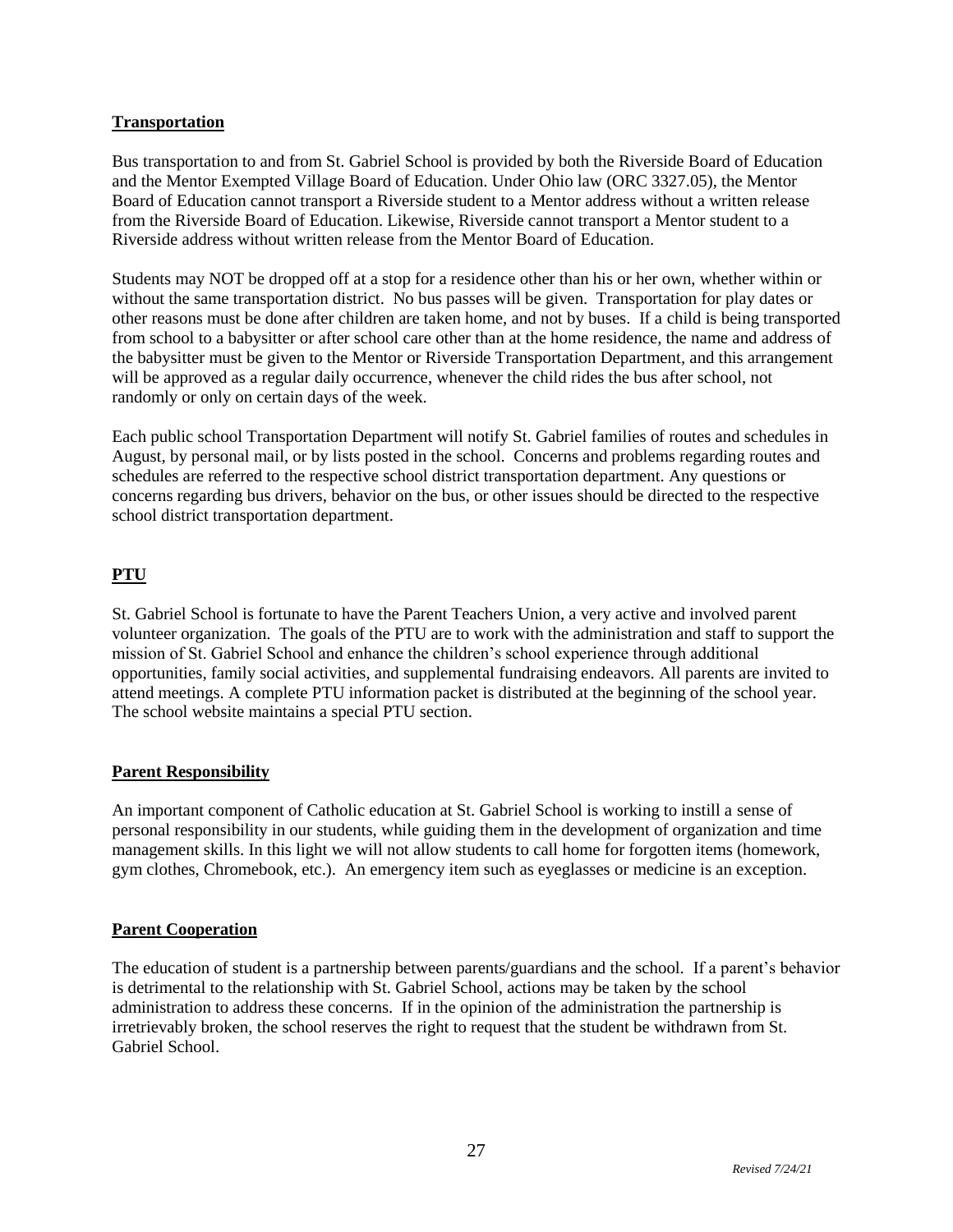# **Parent Volunteers**

Parents are welcome and invited to serve as volunteers in the school and in the many activities and groups that are part of the St. Gabriel School community. Service and engagement in the school in individual situations is always dependent first on the request, on the needs, and on the acceptance of the administration and the teachers and staff involved.

All parents who volunteer must pass state and federal background checks and be *VIRTUS* certified. All volunteers must embrace confidentiality, support St. Gabriel School and staff, and act in a responsible and respectful way. Those who violate this commitment will be asked to withdraw their involvement.

Throughout the year, there are many other various school and classroom activities, events, and programs that occur and need the help and service of volunteers. These are continually made known through avenues of communication such as the *Bear Essentials,* PTU Marketing Committee, and flyers and announcements that are sent home.

# **Family Custodial Specifications**

All families must complete a student information form. On this form parents must indicate the primary custody and residence of their student. In the case of pending divorce or separation of a student's parents, parents must inform and keep updated both the principal, school office staff, and the teacher of this fact so that appropriate support can be given to the child if needed.

In the case of divorce or legal separation of a student's parents, a copy of the entire legal court decree bearing the case number, any visitation schedule, any access to records or visitation limits, and the final page bearing the judge's signature must be submitted to the Main Office. Unless the decree indicates otherwise, routine school communications such as newsletters, daily class work and papers will be sent home to the custodial or residential parent. It is the responsibility of the custodial or residential parent for sake of the child to share this information directly with the non-custodial or non-residential parent.

Unless restricted by a Court Order, any non-custodial or non-residential parent has the right to attend any school activity of their child, and has the right to know about their child's progress in school. Parents should keep each other informed as to these activities and progress. It should be noted that many events and activities, *Bear Essentials*, Academic Progress and Assignments, and CYO sports information are posted on and/or linked to the School Website*.* Unless the decree indicates otherwise, non-custodial and non-residential parents can request to have their own access code for *FACTS.* Non-custodial and nonresidential parents may also request a copy of this *Handbook Calendar* from the School Office. The school website is also available for access by non-custodial parents.

# **Youth Gangs**

Youth gangs and gang-related activities are prohibited. A gang is defined as any non-school sponsored group, usually secret and/or exclusive in membership, whose purpose or practices include unlawful or anti-social behavior or any action that threatens the welfare of others. Consequences for involvement in gangs or gang-related activities will result in disciplinary action up to and including expulsion and referral to police and/or the courts.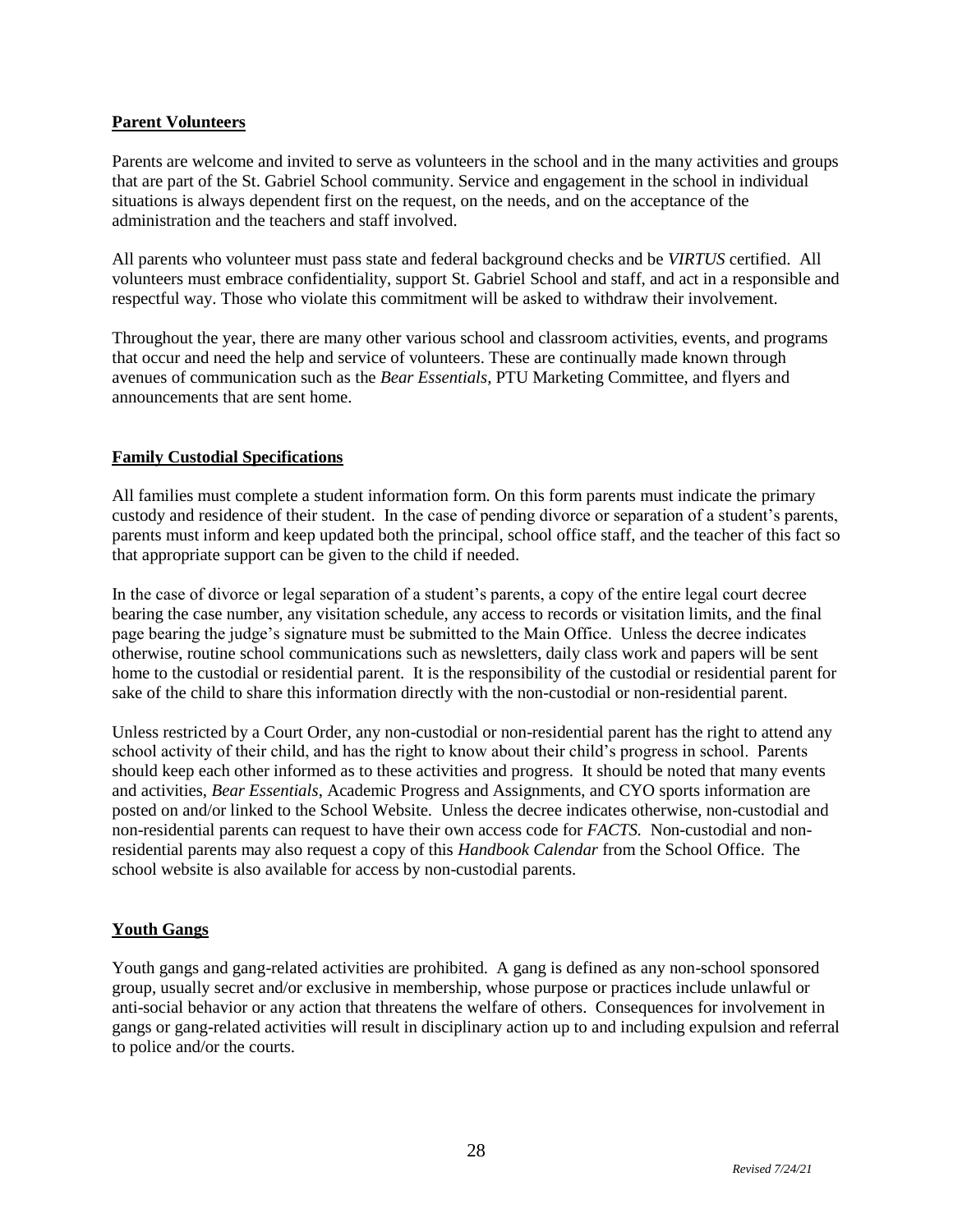# **Weapons Policy**

The use, possession, sale, or discharge of any weapon or look-alike weapon or explosive device in the school, on school grounds or at school sponsored activities is prohibited. Violations of this policy may warrant notification of the police, immediate suspension and possible dismissal. If it is determined that this policy has been violated, the parents/guardians of the offender shall be contacted and must cooperate fully with police and the St. Gabriel School disciplinary process.

# **Student Threats and/or Violence**

Any and all student comments about, and/or threats to, inflict any harm to self or others, and any actions, or "mock" actions, of intentional aggression or violence to self or others, will be taken seriously and addressed immediately. Whoever hears directly, or hears about, or suspects a threat of harm, or sees an action of aggression and/or violence, must report it immediately to the administration.

In a situation involving threats to self or others parents will be contacted immediately. Police and social services will be notified if appropriate. The student will be kept in the Main Office under supervision.

The student will be removed from school and not be considered for readmission until a mental health evaluation/risk assessment has been conducted by a mental health professional (licensed PhD psychologist or psychiatrist). If a psychiatrist performs the primary evaluation, he/she shall determine the necessity to utilize a psychologist for psychological consultation and/or testing. If a psychologist performs the primary evaluation, he/she shall determine the need for psychiatric consultation. The consultation shall comply with the provisions of ORC 2305.51.

St. Gabriel School shall provide the psychiatrist and/or PhD psychologist with all relevant facts, including but not limited to, aggressive behavior, details of the threat as known to the staff, copies of any drawings or writings, disciplinary history of the student, behavioral concerns, and the names of any known victims or potential victims prior to the student's visit. The administration shall receive a written comprehensive, detailed evaluation and report, and a documented treatment plan in accordance with ORC 2305.51 from the mental health care professionals stating the basis (factual and risk factors and testing results) upon which he/she determined that the student is not/does not pose a danger to self or others. This report shall also address the concerns raised by the administration to the psychiatrist or psychologist.

Counseling should be suggested for children who are victims of the threatening behavior or who observed the threatening behavior if it is determined that such counseling is needed and parental permission is granted. Documentation from the mental health care professionals concerning any student are to be placed in a separate, confidential file, and should not be part of the student's academic/disciplinary file, with access only by the school administration. All aggressive and/or threatening and or panic or alarm inciting actions and behaviors may be cause for request to withdraw from St. Gabriel School.

#### **Sexual Assault Policy**

If an incident of sexual violence occurs, the pastor, principal or other school authority are required under state law to report the incident. The Lake County Department of Job and Family Services and the police will be contacted immediately if any knowledge or suspicion of sexual abuse or violence has occurred involving a child less than 18 years of age.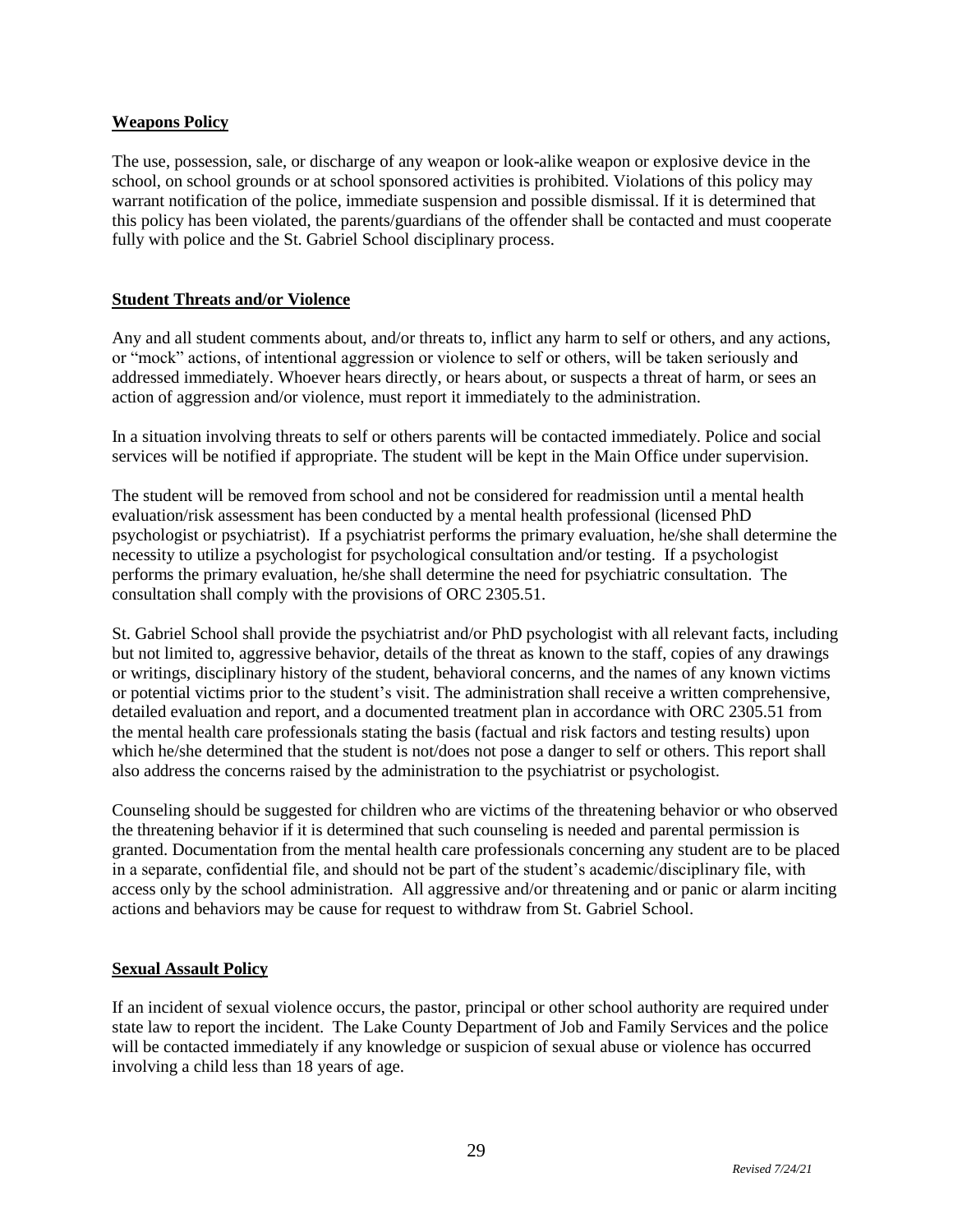# **Reporting Abuse**

If a student is the victim of child abuse, he or she should tell a teacher, staff member, or administrator immediately. All school personnel are mandated reporters of child abuse (sexual, physical and emotional), as well as child neglect and domestic violence, under Ohio Revise Code 2151.421. All reports are made to Lake County Job and Family Services (440) 350-4000 or (440) 918-4000.

# **SAFETY AND SECURITY POLICIES**

# **General Building Security Procedures**

All doors of the school building are locked to outside access during the school day to insure the safety of all within the building. In addition, all entrance/exit doors to the school are labeled inside and out, with capital letters and numbers.

A doorbell is located to the left facing the school's main front doors. All who enter after being admitted by School Office Staff must stop at the Office window in the lobby, sign in, and receive a name badge if they will be entering the school. A second set of inside doors are then opened by Office staff to allow admittance into the building. This includes parents coming into the school during school hours. The adjacent crosswalk area is the designated drop-off for children as they are escorted by our safety guard. For the extra bags, /projects, and materials that need to be dropped off, the foyer right inside the front doors is the designated drop-off point. Assistance will be given to deliver the items/materials for the child. If parents have a meeting at the beginning of school they need to sign-in at the office window. This is an extra safety precaution to know who is in the building in case of an emergency. We care about everyone in our community.

# **Procedure for School Day Student Pick Up**

If a student is to be released to his or her parent/guardian during the school day to leave early, the parent is required to ring in at the Office entrance doors, and sign the student out at the Office window. The student is then called from their classroom to come to the Office and meet with their parent/guardian.

# **ID Picture Badges**

For safety and communication purposes, students and staff are required to wear Photo Identification Badges at all times during the school day. ID pictures for the badges are taken during the first week of the school year by St. Gabriel Parish staff.

# **General Disaster Emergency Procedures**

St. Gabriel School has a *Crisis Response Plan* with procedures and guidelines for response actions for safety and emergency situations. Students and staff are instructed in the steps that must be followed, and practice emergency drills such as Fire and Rapid Dismissal Drills, Lock-Down Drills, and Tornado Drills are held regularly.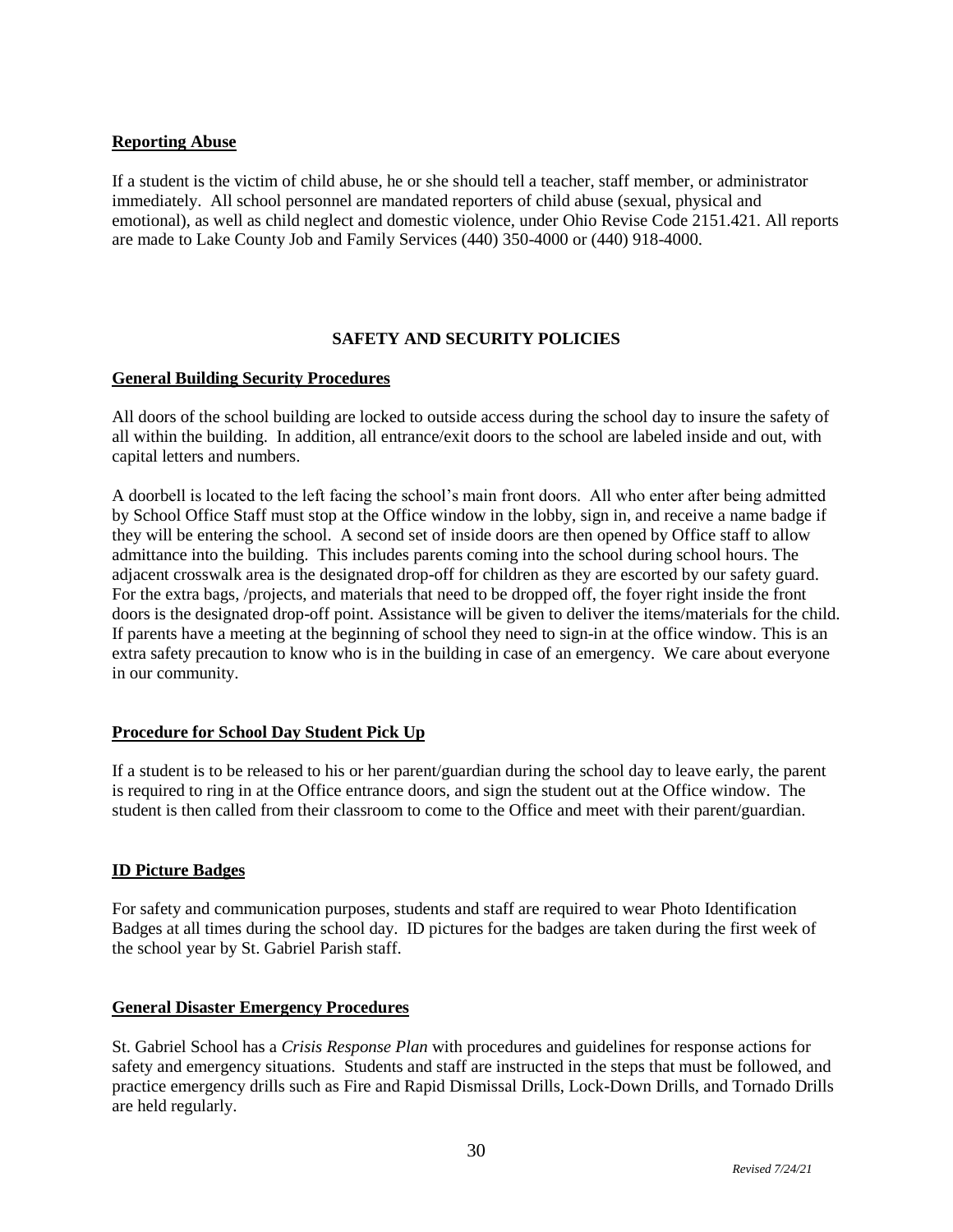# **Emergency Procedure for Perry Nuclear Power Plant**

The Mentor School District to which St. Gabriel belongs, in conjunction with the Lake County Emergency Management Agency, has developed plans to protect students, should an emergency at Perry Nuclear Power Plant require protective response by the Mentor School District. There is a very low probability of an emergency at the plant and an even lower probability that it will occur during normal school hours. Nonetheless, the district and the school have developed plans for accomplishing sheltering or evacuation protective actions. Information about these plans and consent options is sent home at the beginning of the school year.

# **Emergency School Closing**

It is sometimes necessary to close schools on short notice. The closing will be made as early as possible. This information will be managed by the Instant School Alert System through TV Channels 3, 5, 8, and 19 and by the PikMyKid program individual phone and text communication system.

When Mentor Exempted Village Schools and/or Riverside (Painesville Twp.) Schools are closed due to inclement weather, St. Gabriel School is also closed. If either Riverside (Painesville Twp.) or Mentor announces a delayed opening, St. Gabriel School students from that area are not considered tardy.

# **Emergency Contact Information**

It is very important that parents notify the school when changes of address, telephone email, and/or place of employment occur throughout the school year. This includes the persons listed on the Emergency Medical Forms. If parents know that they cannot be located at the numbers and addresses on the Emergency Form, they must notify the school as to where they can be reached in case of emergency.

If the child is to be released only to a particular adult in cases of court appointed custody, the custodial parent must provide this information both to the principal and to the child's teacher. A photograph of the person to whom the child is to be released is required. A "Roster of Approved Persons" is located on the FACTS system. Parents are required to update this list of who is approved to pick up their children.

# **Student Emergency Procedure**

In case of individual student illness or accident at school, and if the student needs to be sent home, the parent/guardian will be notified as soon as possible and should come to the school to pick up the child. If the parent cannot come, the school will call a person on the Roster of Approved Persons. A driver ID is required when that person comes to retrieve the child. A release form is signed at the School Office, or the Clinic, when a student is taken home.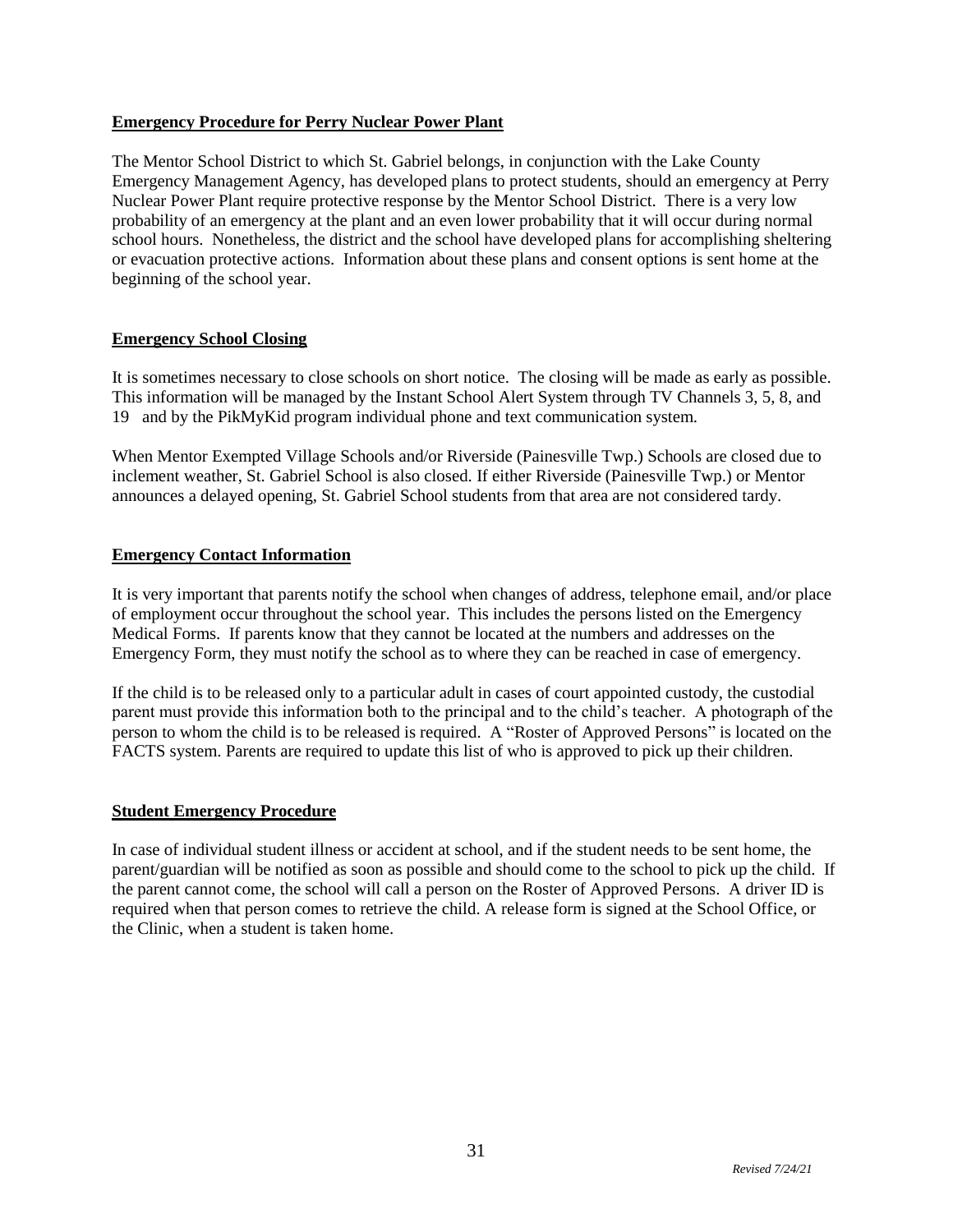# **HEALTH AND WELLNESS POLICIES**

#### **Purpose and Rationale**

Catholic education at St. Gabriel School has as its goal the total development of the individual as a responsible member of the family, the Catholic faith community and the global community in which we live. Good health is essential to wholesome growth through the spiritual, mental, physical and social development of the individual as well as the community.

The first of the seven major themes of Catholic social justice teaching, *Life and the Dignity of the Human Person*, carries the responsibility to care for the health and well-being of not only oneself, but of others. The concept of wellness is a core principle that supports both health and physical activity. The parable of the talents indicates that we are expected to develop our potential and our gifts. Another of the justice themes calls us to Care for God's Creation. There is a direct relationship between the health of the planet and the health of its human inhabitants.

The line between nutrition, physical activity, and learning is well documented. Healthy eating and activity patterns are essential for students to achieve their full academic potential, full physical and mental growth, and lifelong health. Healthy eating and physical activity, essential for a healthy weight, are also linked to reduced risk for many chronic diseases. The schools of the Diocese of Cleveland, and the community itself, have a responsibility to help students learn, establish, and maintain lifelong healthy eating and activity patterns.

St. Gabriel School is committed to providing a school environment to the capacity possible that promotes and protects our children's health and well-being. Our policy is based on the Health and Wellness Policy of the Catholic Diocese of Cleveland.

# **General Health and Allergy Policy**

- All students will have opportunities to be physically active on a regular basis.
- School Staff will be encouraged to role model healthy habits and eating behaviors.
- St. Gabriel School maintenance will provide cleaning and maintenance of a healthy and safe environment to the best capacity possible throughout the school day.
- St. Gabriel School will provide accommodations to students with health and well problems, such as diabetes, asthma and life threatening allergies. Accommodations will be based on physician guidelines and to the capacity possible in the school.
- Parents must notify the school of their child's allergies, illnesses or other health or medical concerns. Information must include medical documentation, instructions, any medications, and their child's photo.
- St. Gabriel School cannot ban any allergy causing foods from the school as it is not possible to guarantee a sterile environment in which no allergens will get into the school, or get to students through cross contamination. Further it is not possible to regulate at all times what everyone sends to school with their children, and what is someone's dangerous food can be someone else's safe and/or nutritious food. Thus St. Gabriel School does not claim to be a specific allergen-free school.
- Note however, that St. Gabriel does strongly encourage all parents in the school to send in foods or treats that are healthy and/or allergen-free, for snacks and lunches, and non-food items for celebratory treats. In addition, school-based organizations are encouraged to consider using a blend of non-food items and healthful foods for contests and fundraising programs. This is in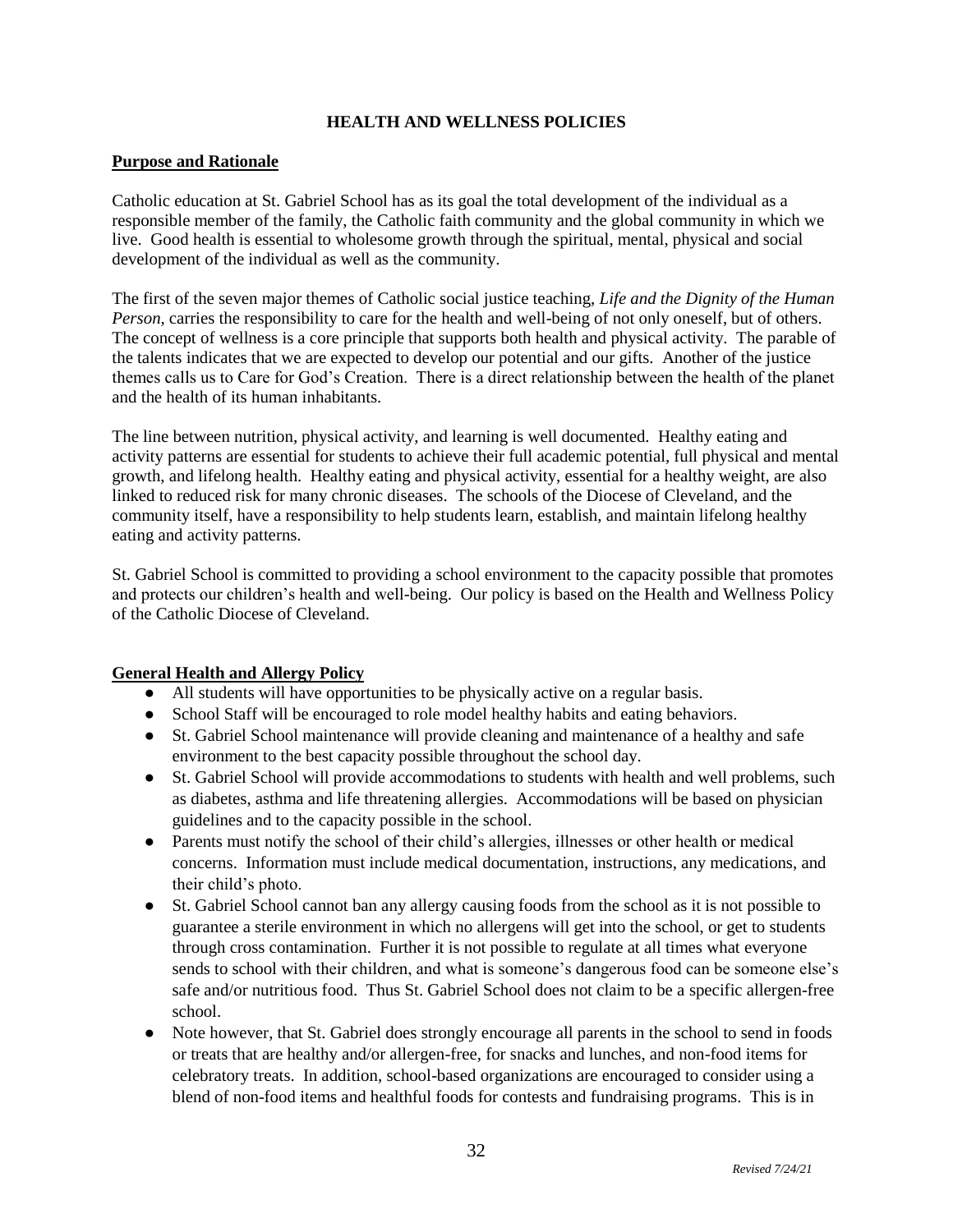sensitivity and consideration of protecting and caring for other students' health, especially those with life-threatening allergies.

- St. Gabriel School administration, teachers and staff understand the natural fears and anxieties of parents about their children's health and safety. They will work positively to the best capacity possible with parents of children at high health or medical risk, to protect and support their children and all concerned.
- Further, St. Gabriel does strongly encourage any parents with children needing extra protection of their health, to provide food, snacks and treats from their homes to be kept by the teachers at school, or taken by the teachers on field trips. This would be for occasions in which an unplanned situation or event occurs where there is food that is possibly unhealthy or dangerous for their child. Examples would be food treats brought in for birthdays, or food available in school holiday celebrations.
- All school staff will be made aware of students in their classes who have allergies or any health or medical concerns, so they can better help monitor their behaviors, and better respond if needed to reactions or sickness. This will be accomplished by a system of education and training of teachers, aides and parents in the beginning of each school year, in general health, safety, first aid, use of such items as epi-pens, and all school clinic protocols.
- The school will provide accommodations and supports for students with allergies:
	- o Provide an eating space and table at lunch available to students with allergies that is separate from the regular student classes' tables, or desks during indoor classroom lunch.
	- o Provide separate cleaning items and cleaning materials for the allergy students' tables after every lunch session, and prior to the next lunch session.
	- o Teachers, and parents, will teach children to make responsible decisions and use strategies such as a "no share" rule during snack, lunch and other times.

# **Comprehensive K-8 Health Education**

- St. Gabriel School will offer comprehensive Health Education curriculum in Grades K-8 following the Diocesan Graded Course of Studies.
- The Diocesan Graded Course of Study for Health includes five strands related to real life choices; nutrition, growth and development, disease prevention and control, safety and first aid, and health issues and dangerous substances. These strands also cross over into the science and religion curriculum.

# **Physical Activity and Health**

- St. Gabriel School will provide weekly physical education classes for students in Grades Jr K-8.
- Planned in a sequential program, these classes will incorporate individual and group activities, which are student centered and taught in a positive environment, following the Diocesan Graded Course of Studies.
- Regular classes will incorporate physical activity such as stretching before classes and at appropriate intervals during the day when possible.
- The school will strive to create and/or promote wider opportunities for students' optimal participation in extracurricular physical activity programs.
- Finally, St. Gabriel will promote school-wide challenges in conjunction with charitable events.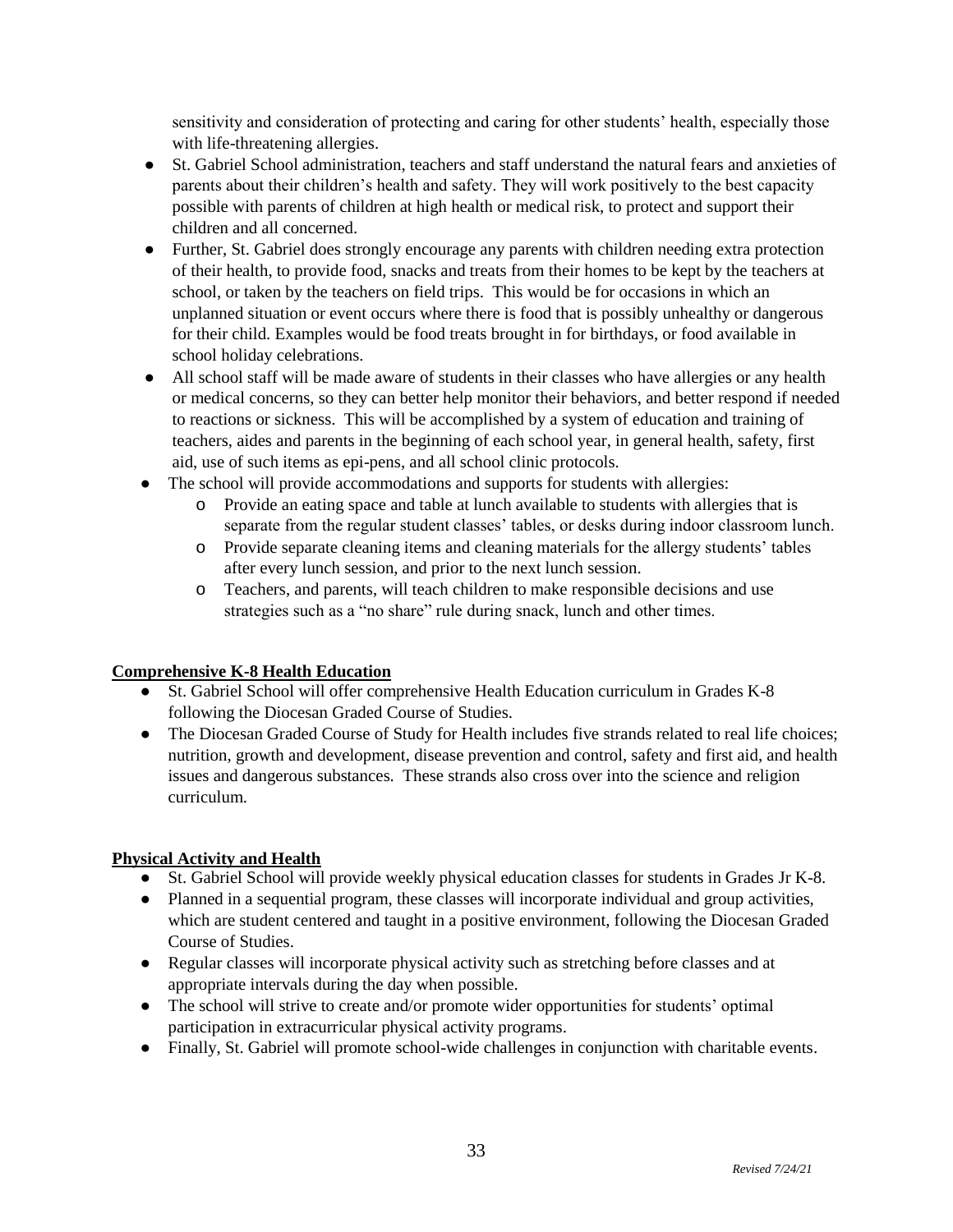# **Healthy School Environment**

- St. Gabriel School will provide a clean, safe, and enjoyable environment for students.
- All school personnel will provide positive, motivating messages about healthy lifestyle practices throughout the school setting.
- Healthful eating, physical activity, and healthy lifestyle will be promoted to students, parents, teachers, administrators, and the community at school events.
- The school will provide a 15-20 minute time for students to enjoy eating lunch.
- Recess will be scheduled after lunch so children have the opportunity to eat their food.
- Drinking fountains will be accessible throughout the school.
- The school will refrain from using food as a reward or punishment for student behaviors.
- Annually before the beginning of the school year, school staff will review the school safety and crisis plans.
- Emergency procedures will be reviewed with parents.
- Either a school nurse or a certified health aide will be available daily to give immediate attention to students for sudden illnesses or accidents during the school day.
- Emergency medical information and emergency contact information for all students is kept on file in the school Clinic, kept current every year, and accessible to all teachers and office staff through their computer student information data systems.
- No child is allowed to have any medication in his/her possession while in school (including aspirin, cough drops, and all OTC medications) unless authorized by a physician on a form available in the School Office. This form must include instructions as the name of medication, dosage, time, duration of medication, and possible side effects. All medications will be administered by the nurse or health aide in the Clinic,
- Children ill with fever must remain out of school until they are fever free for 24 hours without fever reducing medication (Tylenol, Motrin, etc.).
- If your child has been sent home ill, to return they must be: fever free; no vomiting or diarrhea for 24 hours; be on medication full 24 hours if diagnosed with contagious disease such as Strep Throat or Pink Eye; follow ODH Communicable Disease Guidelines.
- If a child is too ill to go outside for recess, he/she is too ill to attend school. There are some exceptions such as injuries or recoveries from surgery.
- Immunization requirements must be met by all students for admittance into classes, such as updated kindergarten immunizations and the seventh grade TDAP booster.
- School staff will guide students in following safe hand washing practices using water and soap whenever possible, when using the restroom and close before lunch time. The school will continually investigate strategies and means of using the highly effective practice of hand washing.
- St. Gabriel School high recommends that children with any severe medical conditions wear a medical alert identifier.

# **Commitment to Implementation**

- As with all curriculum, programs, and activities, St. Gabriel School will conduct a yearly review of the progress of the Health and Wellness policy in the light of improvement and compliance to state or federal regulations.
- The school will also review implementation of the policy in conjunction with the ongoing Ohio Catholic School Accreditation Association (OCSAA) process.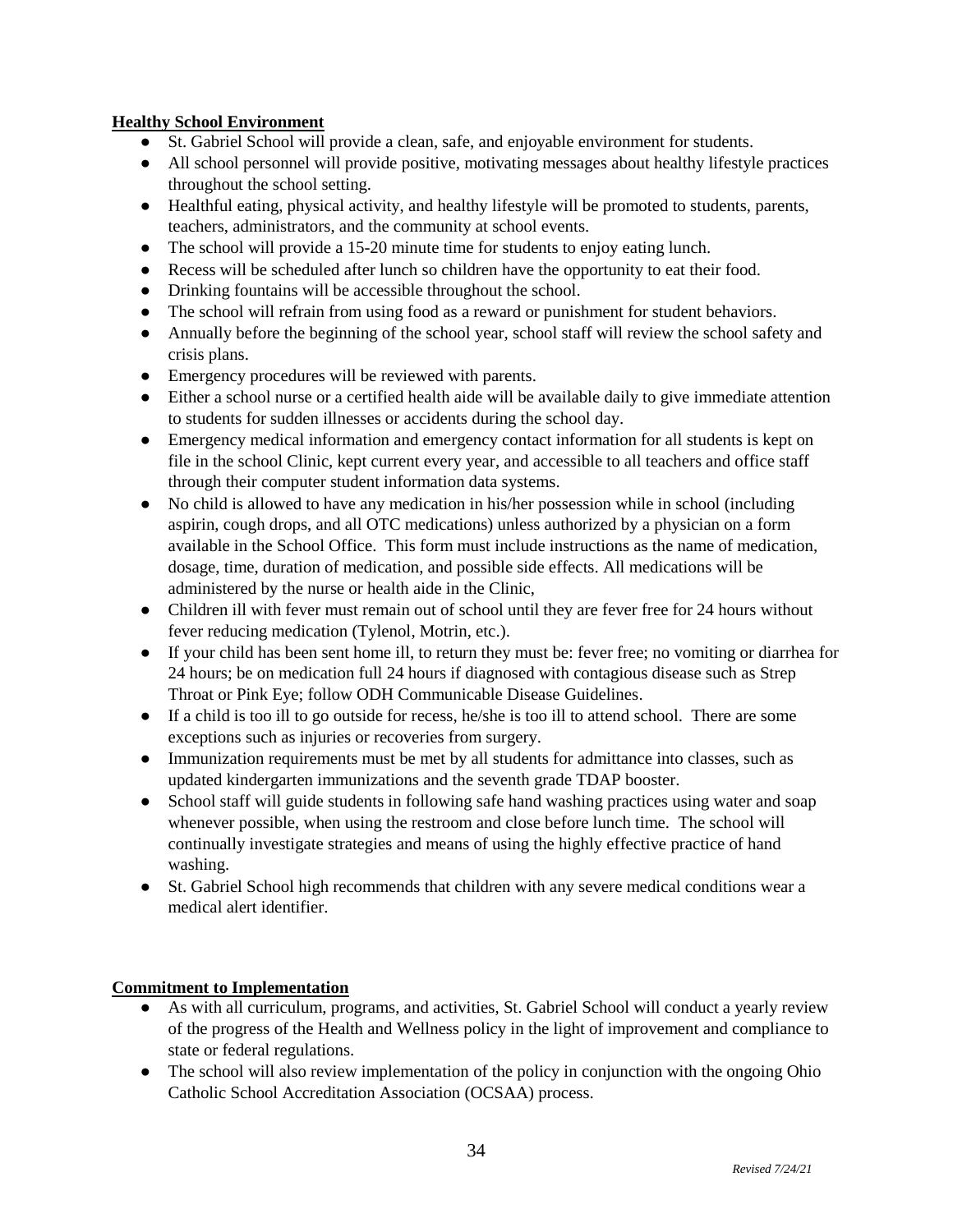# **SCHOOL DAY SCHEDULE**

# **Morning Arrival**

Morning arrival procedures are in place with safety of all and positive start for the school day as the priorities.

- All cars, buses and student transportation vans enter by the driveway between the school and church.
- Buses drop children off at the front Office entrance of the school building.
- Students being driven to school as car riders must be driven around to the back (north) side of school and dropped off at the back Delivery Entrance door C-9.
- Front and back school entrance doors are opened for students at 7:20am, and school adult staff are on duty at both entrances between 7:20 and 7:50am.
- Cars may not drive up to the front Office door to drop off children between 7:20 and 7:50am, but must drive around to the Delivery Entrance door C-9.
- If it is necessary for a parent to come into the school, the car must be parked in the parking lot near the church.
- Students and adults must follow and stay within marked coned walking areas, and use the designated crosswalk at all times.
- Above all, whether parents are driving anywhere in the lot, or walking anywhere in the lot, they must be extra alert, go slow, follow directions and signs, and be courteous. Also we ask that you follow all driving safety rules and respect the safety of all by not using cell phones while driving on St. Gabriel property.
- Parents may not walk back to the classroom with their child in the morning or at any time during the day unless an appointment has been previously arranged. If necessary, someone in the Office will see that children arrive to their classroom, or the teacher or an aide will come to the Office to take care of them. Junior Kindergarten and kindergarten has a special system for morning arrival the first week of school to make it easier for the new little ones, and other students new to the school will also have a special system the first week. If there is parent-child separation issue, the teacher and administration and will work collaboratively with parents to resolve the issue in a timely and positive manner.

# ● **Starting Time**

| $7:20$ am | School doors open, students may go to classrooms |
|-----------|--------------------------------------------------|
| 7:45 am   | Warning bell for JK-8                            |
| $7:50$ am | Tardy bell, classes begin                        |

# **Daily Schedule**

Morning homeroom period starting at 7:50am includes quiet classwork, activities announcements, and prayer to begin the school day. Starting at 8:00am, the school day then progresses in various time periods, encompassing instruction in all curriculum subjects, one recess/lunch period, and ends at 2:18pm. Between 2:18 and 2:30 students are dismissed to their buses and car rides. On Wednesday each week all students celebrate Mass together in the church. Attending Mass is required of all students and is part of the religion curriculum.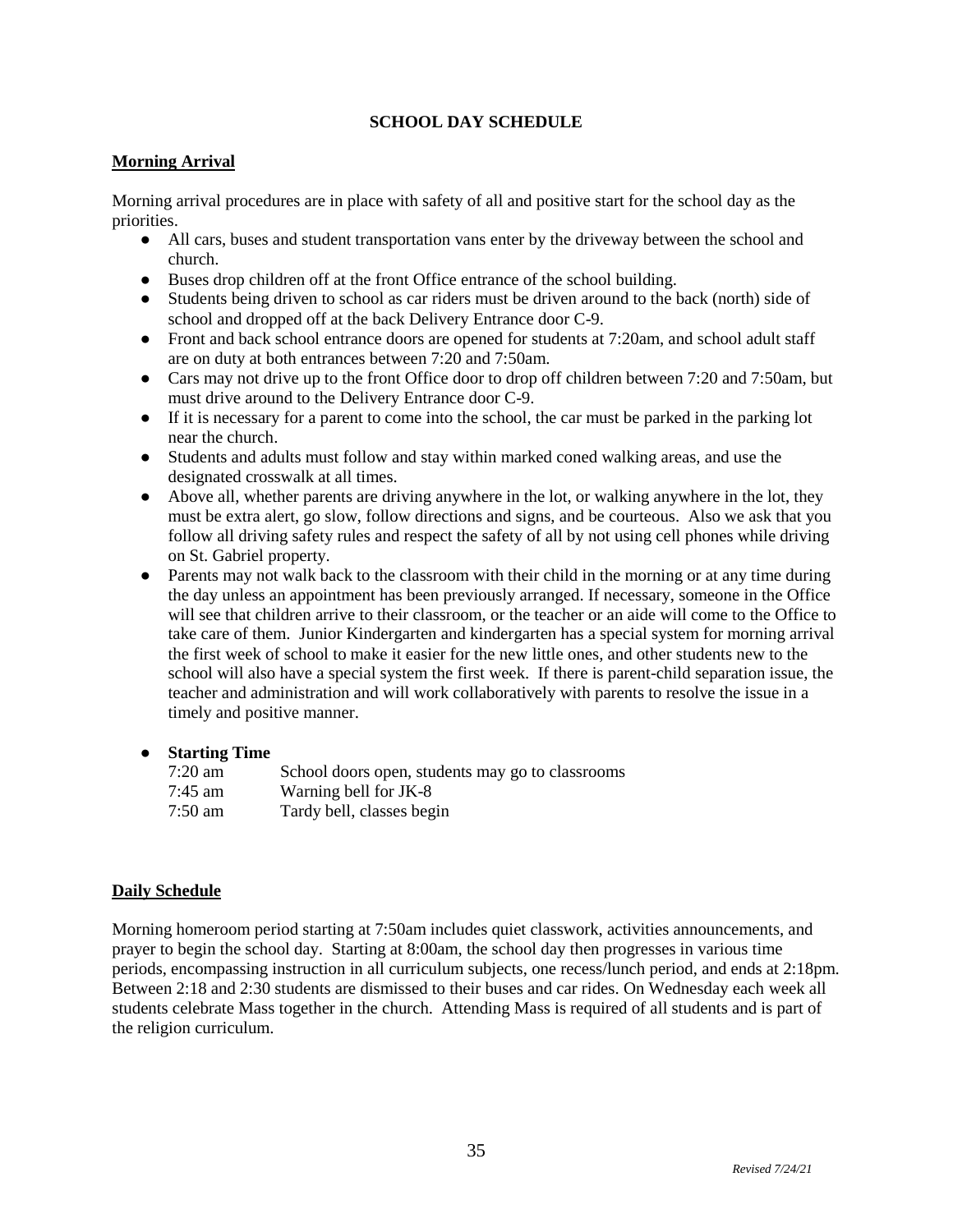# **Recess**

Students remain at school during the lunch period. During the first half of the period, students eat their lunch in the Multipurpose Room under the supervision of Noon Watch parent monitors and school staff. During the second half of the period, there is outdoor recess on the playground, or indoor recess in their classroom, depending on the weather, under supervision of paid Noon Watch parent monitors and school staff.

# **Lunch**

Students may bring packed lunches, or buy the hot lunch provided daily through the St. Gabriel School Grizzly Grub Hub. A la carte items are also available for students in  $1<sup>st</sup>$  through  $8<sup>th</sup>$  grade. Students must come to school with a lunch. If they do not have their lunch, a hot lunch will be provided to the student and the parents will be billed at a later date. At the start of the school year a detailed explanation of the lunch ordering process will be provided to parents.

At the beginning of each school year, parents are given an opportunity to apply for free or reduced price lunches. Applications are reviewed and approved by St. Gabriel School. Parents are notified in writing of their status each year.

# **Lunch/Recess Times**

|                                       | M, T, Th, F,                  |
|---------------------------------------|-------------------------------|
| 10:48 am $-11:30$ am                  | Grades JRK, K, 3 (5th period) |
| 11:30 am— $-12:12$ pm                 | Grades $1 \& 2$ (6th period)  |
| $12:12 \text{ pm} - 12:54 \text{ pm}$ | Grades 4,5, (7th period)      |
| $12:54 \text{ pm} - 1:36 \text{ pm}$  | Grades 6, 7 & 8 (8th period)  |

# **Afternoon Dismissal**

- Afternoon dismissal procedures are in place, with a safe and positive ending to the school day as the priorities.
- Riverside buses arrive and park in the coned off area of the parking lot. Riverside buses that are parked along the school side will be loaded and leave before car riders are released.
- Mentor buses are loaded by the front Office doors as they arrive individually and leave in a continual flow.
- Persons picking up students in a car must park by the church (not in the parking spots right in front of the church where the Mentor buses drive out).
- Wait for the signal from the supervisory staff, and walk up to the side MPR door only after all Riverside bus students are dismissed and buses are gone.
- The entrance doors will be opened by administration after all car riding students are in their assigned classroom.
- The PIKMYKID app will be used for daily dismissal. Information will be distributed before school starts. Persons may then enter the building to pick up students from one of the assigned six kindergarten or first grade rooms. The rooms are assigned by ABC order of student last names. Room assignments TBD.
- PIKMYKID stops recording changes at 1pm, any changes to the afternoon dismissal of a student need to be made by calling the School Office.
- Persons picking up students must be the family's authorized list and all must show legal picture ID (such as driver's license) or sign in PIKMYKID.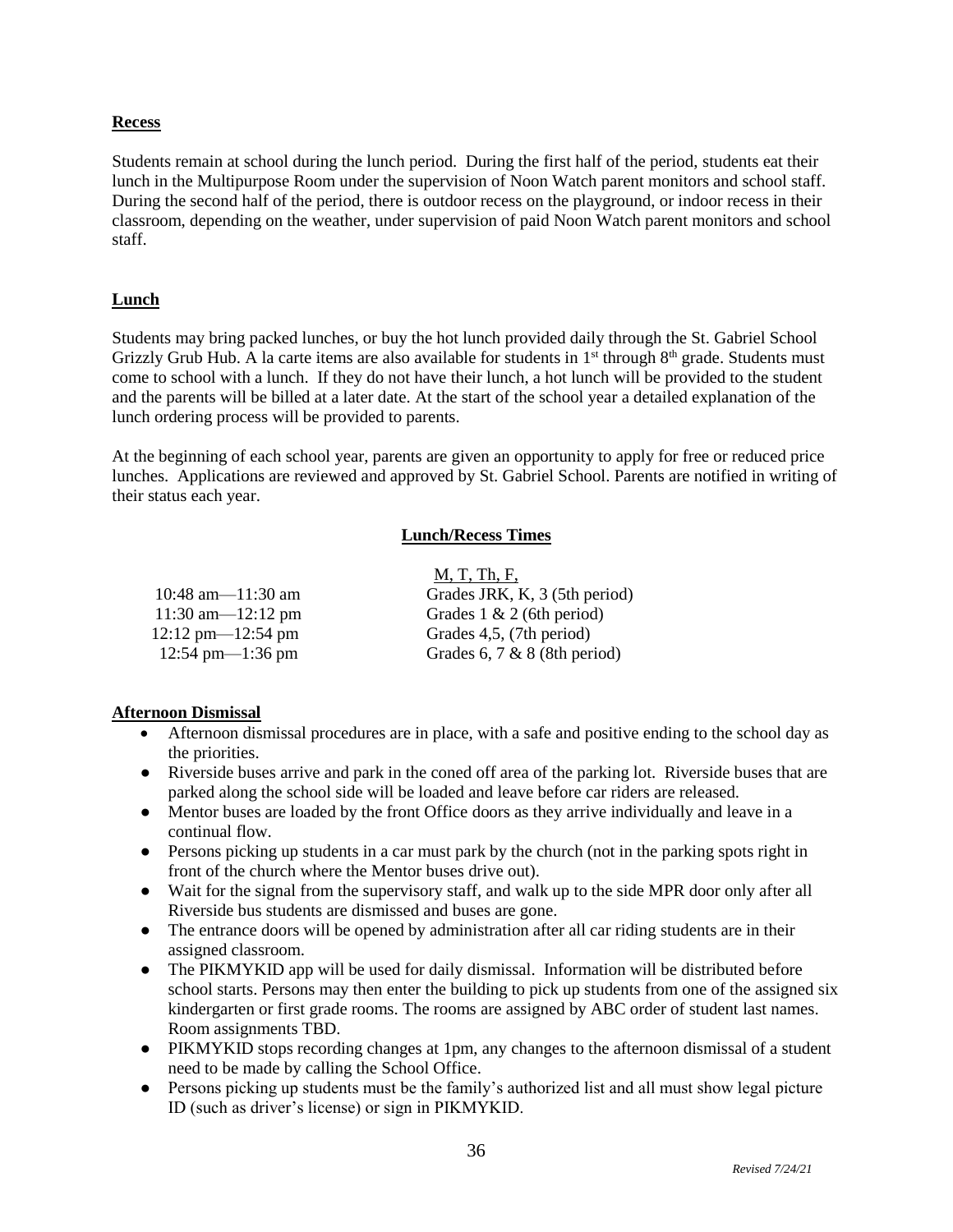- Persons may not come into the building before buses have left to wait inside the halls for their child to come down with car riders.
- After-school clubs, sports groups, scouts, etc. come down with car riders and meet their leader, coach, etc. in the MPR or as arranged by the school office.
- Again, above all, whether parents are driving anywhere in the lot, or walking anywhere in the lot, they must be extra alert, go slow, and be courteous. Also we ask that you follow all driving safety rules by and respect the safety of all by not using cell phones while driving through and/or around the St. Gabriel drives and parking lot.

# **Dismissal Time**

2:30 pm— All Classes JK-8; buses pick up students at both south doors; car riders are picked up at MPR entrance after buses depart.

Student safety is of highest important to us. We ask that everyone follow the procedures below:

- All non-emergency after school plans must be made prior to 1:30pm. Messages are delivered to teachers at 1:45pm and we want to make every effort to honor your after school transportation plans.
- Students who require early dismissal must be picked up no later than 2pm.
- Students in classes coming back from field trips or finishing other activities with extra parent volunteers must go home in their regular or pre-arranged transportation.
- $\bullet$  2-2:30 is a high peak activity time at our school, with over 15 buses arriving along with 100 parents picking up students. We will not dismiss individual students between 2-2:30pm to avoid safety concerns and any potential miscommunication/lengthy delays.

# **School Day Phone Calls/Communications**

- Parents are asked not to call their child directly on any phone or device during school hours. In case of an emergency from parents, the Office should be called, and a message will be delivered to the student(s).
- Please be aware that because of dismissal preparations it becomes very difficult to deliver messages after 2:00 pm.
- In case of an emergency or serious need, students may use the office telephone with the permission of the administration.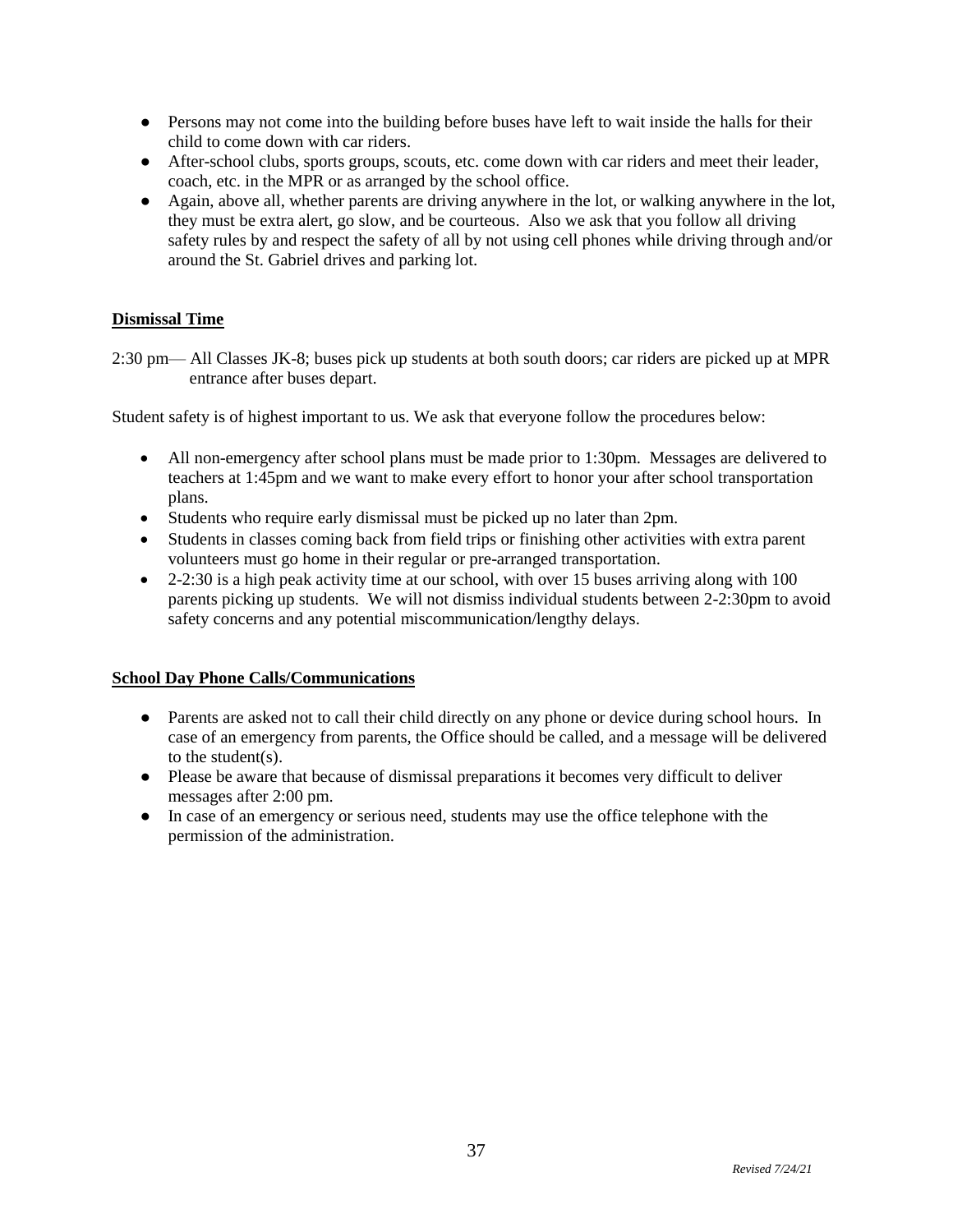# **FINANCIAL INFORMATION AND SERVICES**

# **Tuition Policies**

*Please visit the school website: <https://www.st-gabrielschool.org/tuition--fees.html>*

# **School Supplies**

School grade level supply lists are given to students at the end of the school year for the following school year. Supply kits are also available for order and purchase at the end of the previous school year. All students must have a book bag to carry their books to and from school and a school assignment notebook to record assignments and important information from teachers. All textbooks must be covered, and ALL personal items must be labeled with students' names and homeroom numbers.

# **Grizzly Cub Care**

The after school *Grizzly Cub Care* program is staffed by school teachers and aides, and provides care, supervision, and recreation for St. Gabriel students in grades junior kindergarten through six from 2:30pm to 6:00pm. After an initial registration fee, parents pay an hourly fee per child to use the service any school day of the year, except the day before Christmas break, Easter break, and the last day of the school year. Students may be picked up at any time during the program, before closing time at 6:00pm. There is an extra fee for every minute a parent is late after 6:00pm.

Please be aware that Cub Care is closed:

- The day before Thanksgiving break.
- The day before Christmas break.
- The last three days at the end of the school year.

# **Scholarships**

The following scholarship applications can be found online and are due in May:

# Reverend [Father Robert Pahler Scholarship](http://www.st-gabrielschool.org/pdf-files/scholarship_forms/2015/Pahler%20scholarship%20application.2015.pdf)

This scholarship honors the former pastor of St. Gabriel Parish and assists an eighth-grade student, whether at in the day school or PSR program, who will attend a Catholic high school. The scholarship is awarded in the amount of \$500 to a student who demonstrates academic effort, commitment, performance, parish and community involvement, and financial need. The scholarship is awarded at the eighth-grade graduation ceremony.

# [Donald W. Wiertel Football Scholarship](http://www.st-gabrielschool.org/pdf-files/scholarship_forms/2015/Wiertel%20scholarship%20application.2015.pdf)

This scholarship was established in memory of a long-time parishioner and well-loved football coach to assist an eighth-grade student football player who will attend a Catholic high school. The scholarship is awarded in the amount of \$500 to a student who adequately expresses how their Catholic education and football experience will enable them to make a difference in the world.